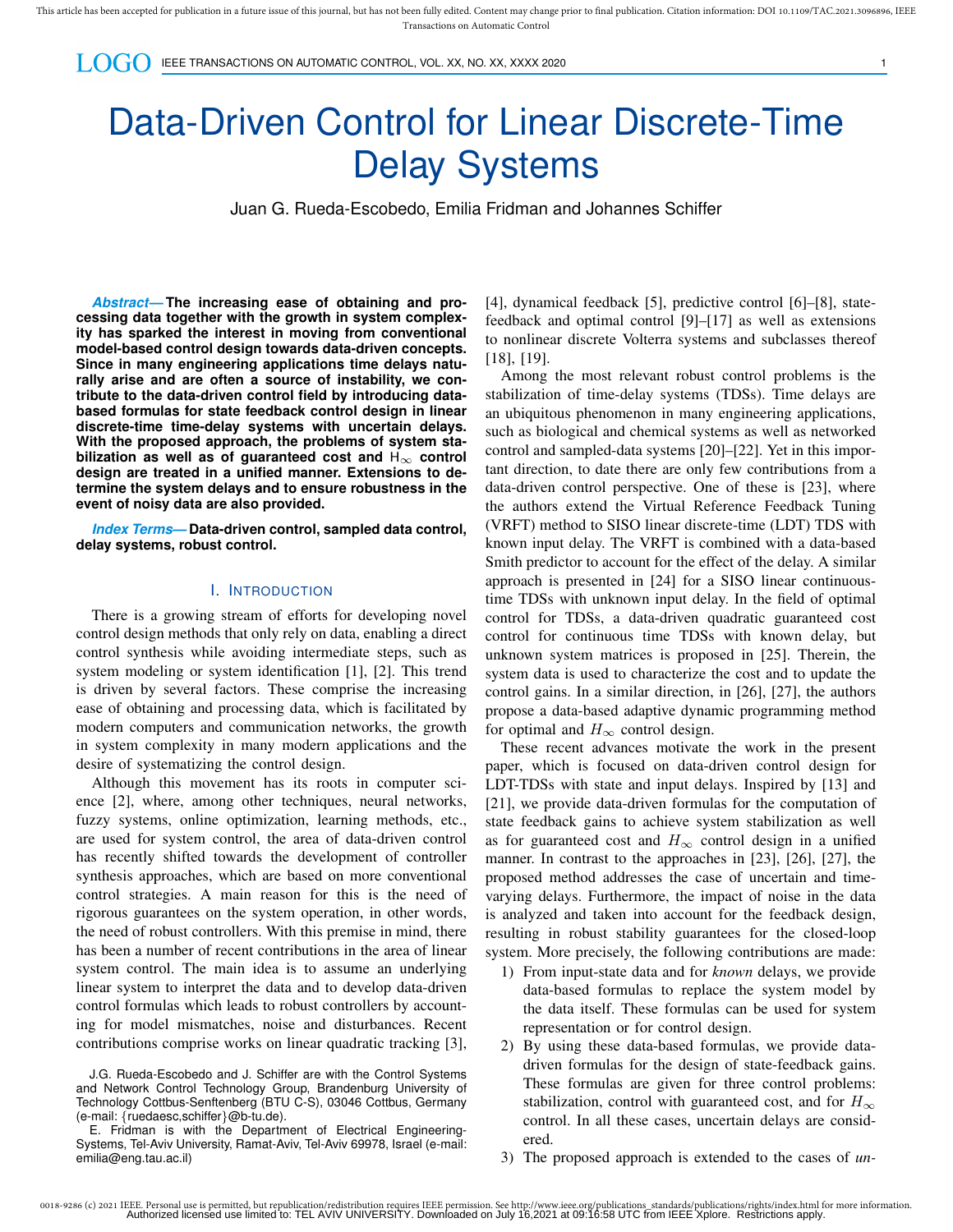*known* delays and data corrupted by noise. In particular, we provide an algorithm to determine the system delays from disturbed data, and we robustify the data-driven formulas to account for the impact of noise.

The organization of the paper is as follows. In Section II the addressed system is described and the main goals of the paper are outlined. In Section III, a data-based representation for linear discrete-time time-delay systems is introduced. By using the results of Section III, in Section IV data-based formulas for control design are given. The formulas address three basic control problems: stabilization, control with guaranteed cost, and  $H_{\infty}$  control. In Section V we investigate the effect of uncertainties in the data. The application of the control formulas is illustrated with a numerical example in Section VI. In Section VII some concluding remarks are given. Finally, the proofs of all the claims are given in the Appendix.

#### *A. Notation*

The set of integer numbers is denoted by  $\mathbb Z$  and  $\mathbb R$  represents the set of real numbers. Let  $\mathbb F$  be either  $\mathbb Z$  or  $\mathbb R$ . Then  $\mathbb F_{>0}$  $(\mathbb{F}_{\geq 0})$  denotes the set of all elements of  $\mathbb F$  greater than (or equal to) zero. The identity matrix of order  $n \in \mathbb{Z}_{>0}$  is denoted by  $I_n$ . For  $A \in \mathbb{R}^{n \times n}$ ,  $A > 0$  means that A is symmetric positive definite. The elements below the diagonal of a symmetric matrix are denoted by  $\star$ . Given a matrix  $A \in \mathbb{R}^{n \times m}$ ,  $A^{\dagger}$ denotes its Moore-Penrose inverse. If A has full-row rank, we have  $AA^{\dagger} = I_n$  with

$$
A^{\dagger} = A^{\top} (A A^{\top})^{-1}.
$$

For  $v \in \mathbb{R}^n$ ,  $||v||_2 = \sqrt{\frac{2}{v}}$  $v^{\top}v$  denotes the Euclidean norm of v. For  $A \in \mathbb{R}^{m \times n}$ ,  $||A||_2 = \max_{||v||_2 = 1} ||Av||_2$  with  $v \in \mathbb{R}^n$ denotes the induced Euclidean norm of A.

Given a signal  $z : \mathbb{Z} \to \mathbb{R}^n$  and two integers k and r, where  $r \geq k$ , we define  $z_{[k,r]} := \{z(k), z(k+1), \dots, z(r)\}.$  Given a signal  $z$  and a positive integer  $T$ , we define

$$
Z_{\{i\}} = Z_{\{i,T\}} := [z(i) \quad z(i+1)\cdots \quad z(T+i-1)]. \quad (I.1)
$$

Finally, given signals  $x(k) \in \mathbb{R}^n$  and  $h(k) \in \mathbb{Z}_{\geq 0}$  for  $k \in \mathbb{Z}$ , we introduce the short hand  $x_{h(k)}(k) := x(k - h(k))$ . If h is independent of k, then  $x_h(k) := x(k - h)$ .

## II. CONSIDERED CLASS OF SYSTEMS AND OBJECTIVES

The following LDT-TDS is considered in this paper:

$$
x(k+1) = A_0 x(k) + A_1 x_{h_1(k)}(k) + B u_{h_2(k)}(k), \quad \text{(II.1)}
$$

with  $k \in \mathbb{Z}_{\geq 0}$ , state vector  $x(k) \in \mathbb{R}^n$  and input  $u(k) \in$  $\mathbb{R}^m$ . Furthermore,  $h_1(k)$  and  $h_2(k)$ , where  $h_1(k) \in \mathbb{Z}_{\geq 0}$  and  $h_2(k) \in \mathbb{Z}_{\geq 0}$ , represent uncertain, bounded delays with upper bound  $\bar{h} \geq h_i(k)$  for  $i = \{1, 2\}$  and all  $k \in \mathbb{Z}_{\geq 0}$ . With respect to the system's initial condition and past inputs we assume  $x(j) = \phi_j \in \mathbb{R}^n$  and  $u(j) = 0$  for  $j \in \mathbb{Z} \cap [-\overline{h}, 0].$ 

The main objective of this paper is to design state feedback controllers *directly from input-state data* that stabilize the system (II.1) in the presence of - possibly uncertain delays  $h_1(k)$  and  $h_2(k)$ . The analysis is conducted under the following assumptions on the system (II.1).

*Assumption* II.1*.*

- 1) The system matrices  $A_0$ ,  $A_1$  and  $B$  are constant but unknown.
- 2) An upper bound  $\bar{h} \in \mathbb{Z}_{>0}$  for the input and state delay  $h_1(k)$  and  $h_2(k)$ , respectively, is known.
- 3) Input and state sequences  $u_{[-\bar{h},T]}$  and  $x_{[-\bar{h},T]}$  are available, where  $T \in \mathbb{Z}_{>0}$  with  $T > \bar{h}$  is the number of recorded samples and the delays  $h_1$  and  $h_2$  were constant during the time window in which the data was recorded.

Assumption II.1.1 and Assumption II.1.2 are standard. Assumption II.1.3 can be contextualized as follows. Consider a scenario in which the recorded data is produced in a controlled experiment where the state and input delays are constant. However, during the system operation, the delays might change. Another scenario in which Assumption II.1.3 is reasonable is in networked control. Suppose that for generating the data the system is operated in open-loop and that the input delay remains constant. Then the system state can be recorded locally and transmitted later for its processing. Hence, Assumption II.1.3 follows. However, when the system is operated in closed-loop, the input delay becomes uncertain (but bounded) due to the transmission of the state measurement through the network [21, Sec. 7.8.1], [22, Sec. 3].

In the following, a data-based representation framework is introduced for the system (II.1) under Assumption II.1. At first, this is done for the case of *known* delays. By using the resulting framework, three control designs are derived in Section IV. These are stabilizing control, guaranteed cost control, and  $H_{\infty}$  control. In addition, in Section V the proposed approach is extended to the case of *unknown* delays and noisy data.

# III. DATA-BASED SYSTEM REPRESENTATION OF LINEAR DISCRETE-TIME TIME-DELAY SYSTEMS

In this section, we derive a data-based representation of the system (II.1) using the data provided by the sequences  $u_{[-\bar{h},T]}$ and  $x_{[-\bar{h},T]},$  see Assumption II.1.3. To this end, we at first assume that the delays  $h_1$  and  $h_2$  are known and constant. The case of unknown delays is then treated in Section V. Under these considerations, the system (II.1) can be rewritten as

$$
x(k+1) = \begin{bmatrix} B & A_1 & A_0 \end{bmatrix} \begin{bmatrix} u_{h_2}(k) \\ x_{h_1}(k) \\ x(k) \end{bmatrix}.
$$
 (III.1)

To represent the system (III.1) solely by data, consider also the matrices  $U_{h_2, \{0\}} \in \mathbb{R}^{m \times T}$ ,  $X_{h_1, \{0\}} \in \mathbb{R}^{n \times T}$ ,  $X_{\{0\}} \in \mathbb{R}^{m \times T}$ ,  $X_{\{1\}} \in \mathbb{R}^{m \times T}$ , and

$$
W_0 := \left[ \begin{array}{c} U_{h_2, \{0\}} \\ X_{h_1, \{0\}} \\ X_{\{0\}} \end{array} \right] \in \mathbb{R}^{(m+2n) \times T}.
$$
 (III.2)

Here, the matrices  $U_{h_2,\{0\}}$ ,  $X_{h_1,\{0\}}$ ,  $X_{\{0\}}$  and  $X_{\{1\}}$  are built using the sequences corresponding to  $u_{h_2}(k)$ ,  $x_{h_1}(k)$ ,  $x(k)$ and  $x(k + 1)$ , respectively, in accordance with the definition given in (I.1). We have the following result.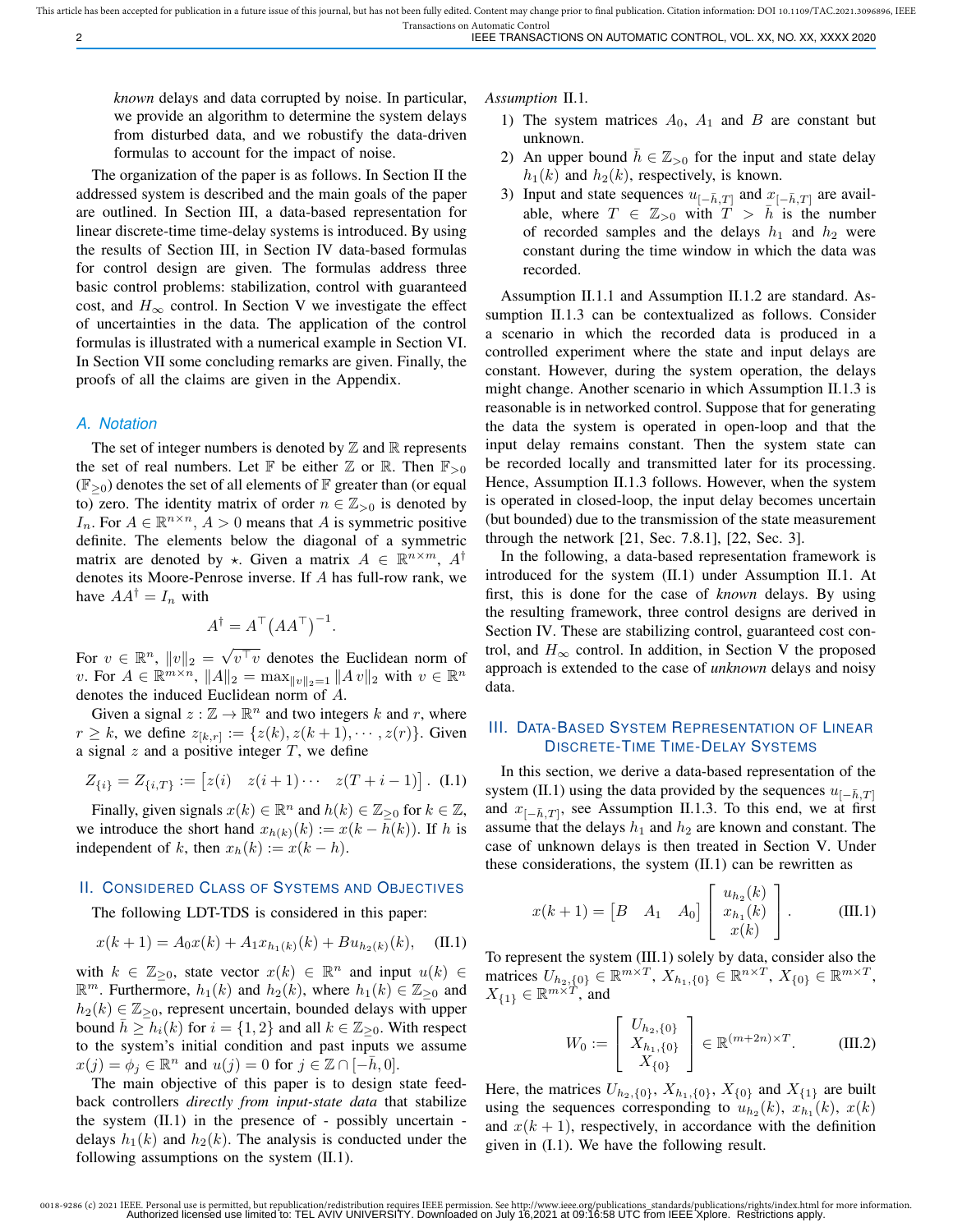This article has been accepted for publication in a future issue of this journal, but has not been fully edited. Content may change prior to final publication. Citation information: DOI 10.1109/TAC.2021.3096896, IEEE Transactions on Automatic Control

AUTHOR *et al.*: IEEE TRANSACTIONS ON AUTOMATIC CONTROL 2020 3

Proposition III.1 (Open-Loop Data-Based Representation). *The system trajectories of* (III.1) *and the ones of the system*

$$
x(k+1) = X_{\{1\}} W_0^{\dagger} \begin{bmatrix} u_{h_2}(k) \\ x_{h_1}(k) \\ x(k) \end{bmatrix}
$$
 (III.3)

*are equivalent if and only if*  $W_0$  *given in* (III.2) *satisfies* rank $(W_0) = m + 2n$ . Furthermore, it holds that  $[B A_1 A_0] =$  $X_{\{1\}}W_0^\dagger$ **.**  $\overline{\nabla \nabla \nabla}$ 

The condition on the rank of  $W_0$  in Proposition III.1 is equivalent to the requirement that the recorded data is rich enough. Since this rank condition is necessary and sufficient, it is analogous to [13, Eq. 6], but for LDT-TDSs of the form (III.1). The rank condition rank( $W_0$ ) =  $m + 2n$  will appear repeatedly along this note. From this rank condition it also follows that a minimal requirement on the data length  $\ell$  is that  $\ell \geq m + 2n + \bar{h}$  (since the sequences  $u_{h_2}(k)$ ,  $x_{h_1}(k)$ ,  $x(k)$  and  $x(k + 1)$  are used to build  $W_0$  in (III.2)).

In a similar way, one can find a system representation in closed-loop by using the recorded data. While Proposition III.1 represents an identification-like result, the following lemma provides a system representation that can be used for control design while avoiding the identification of the system matrices.

Lemma III.2 (Closed-Loop Data-Based Representation). *Consider the system* (III.1) *and assume a feedback control of the form*  $u(k) = Kx(k)$  *with*  $K \in \mathbb{R}^{m \times n}$ . The trajectories *of the closed-loop system*

$$
x(k+1) = \begin{bmatrix} BK & A_1 & A_0 \end{bmatrix} \begin{bmatrix} x_{h_2}(k) \\ x_{h_1}(k) \\ x(k) \end{bmatrix}
$$
 (III.4)

*and the ones of the system*

$$
x(k+1) = X_{\{1\}} G_K \begin{bmatrix} x_{h_2}(k) \\ x_{h_1}(k) \\ x(k) \end{bmatrix},
$$
 (III.5)

*where*  $G_K$  *is a*  $T \times 3n$  *matrix satisfying* 

$$
\begin{bmatrix} K & 0 & 0 \\ 0 & I_n & 0 \\ 0 & 0 & I_n \end{bmatrix} = W_0 G_K, \tag{III.6}
$$

*are equivalent for every* K *if and only if*  $\text{rank}(W_0) = m + 2n$ *with* W<sup>0</sup> *given in* (III.2)*. In particular, one has*

$$
u(k) = U_{h_2,\{0\}} G_K \begin{bmatrix} I_n & 0 & 0 \end{bmatrix}^\top x(k). \quad (\text{III.7})
$$

Note that Lemma III.2 not only provides a purely databased representation for the closed-loop system, but also for the control input, and more importantly, for the feedback gain. These characteristics are exploited in the next section for controller synthesis.

*Remark* III.3. By setting  $h_1$  or  $h_2$  in (III.1) to zero, respectively, the following standard LDT-TDS can be described using the same approach as in Proposition III.1:

• 
$$
x(k+1) = A_0x(k) + Bu(k - h_2),
$$

• 
$$
x(k+1) = A_0x(k) + A_1x(k-h_1) + Bu(k)
$$
.

Similarly, the case  $h = h_1 = h_2 > 0$  can be addressed in this manner.  $\nabla \nabla \nabla$ 

*Remark* III.4*.* By introducing the augmented state vector, see [21],

$$
x_{\text{aug}}(k) = \begin{bmatrix} x^{\top}(k) & x^{\top}(k-1) & \dots & x^{\top}(k-h_1) \end{bmatrix}^{\top},
$$

it is possible to obtain an augmented non-delayed system dynamics corresponding to (III.1), namely

$$
x_{\text{aug}}(k+1) = A_{\text{aug}} x_{\text{aug}}(k) + B_{\text{aug}} u(k - h_2),
$$
  

$$
k \in \mathbb{Z}_{\geq 0}, \quad x_{\text{aug}}(k) \in \mathbb{R}^{(h_1 + 1)n}, \quad u(k) \in \mathbb{R}^m,
$$
 (III.8)

with

$$
A_{\text{aug}} = \begin{bmatrix} A_0 & 0 & \dots & A_1 \\ I_n & 0 & \dots & 0 \\ \vdots & \ddots & \ddots & \vdots \\ 0 & \dots & I_n & 0 \end{bmatrix}, B_{\text{aug}} = \begin{bmatrix} B \\ 0 \\ \vdots \\ 0 \end{bmatrix}.
$$
 (III.9)

In principle, this augmented dynamics could also be used to derive a data-driven formula suitable for control design, e.g. by using the results from [13]. However, this would require that

$$
\text{rank}\begin{bmatrix} U_{h_2, \{0\}} \\ X_{\text{aug}, \{0\}} \end{bmatrix} = (h_1 + 1)n + m.
$$

Clearly, this can be very demanding in the reasonable scenario that  $h_1 \gg 0$  and also seems unnecessary since only  $A_0$ and  $A_1$  in  $A_{\text{aug}}$  and  $B$  in  $B_{\text{aug}}$  are unknown, see (III.9). In addition, practically meaningful scenarios in which the delay becomes uncertain (and possibly time-varying) in closed-loop cannot be addressed with the augmented dynamics, see also the discussion below Assumption II.1.  $\nabla \nabla \nabla$ *Remark* III.5*.* In view of the representation (III.9), Willems'

Lemma [28, Cor. 2] provides sufficient conditions for guaranteeing rank $(W_0) = m + 2n$  with  $W_0$  as in (III.2), i.e., the controllability of the pair  $(A_{\text{aug}}, B_{\text{aug}})$  and the persistence of excitation of order  $(h_1 + 1)n + 1$  of the input sequence.  $\nabla \nabla \nabla$ 

# IV. DATA-DRIVEN FORMULAS FOR CONTROLLING LINEAR DISCRETE-TIME TIME-DELAY SYSTEMS

This section is dedicated to the derivation of data-based controller synthesis formulas for the system (II.1) in the presence of uncertain, time-varying, bounded input and state delays  $h_1(k) < h$  and  $h_2(k) < h$ , respectively. The main tool to achieve this goal is Lemma III.2 together with the recorded data sequences  $u_{[-\bar{h},T]}$  and  $x_{[-\bar{h},T]}$ . More precisely, three goals are pursuit in this section for the system (II.1):

- 1) Design of a feedback gain for system stabilization.
- 2) Design of a feedback gain, which ensures a prescribed cost for the input and state trajectory.
- 3) Design of a feedback gain, which ensures a prescribed  $L_2$ -gain of the system with respect to additive disturbances.

With regard to item 3), we note that in the present setting the  $H_{\infty}$  control design is performed in the time domain by using the  $L_2$ -gain, which we recall is defined as the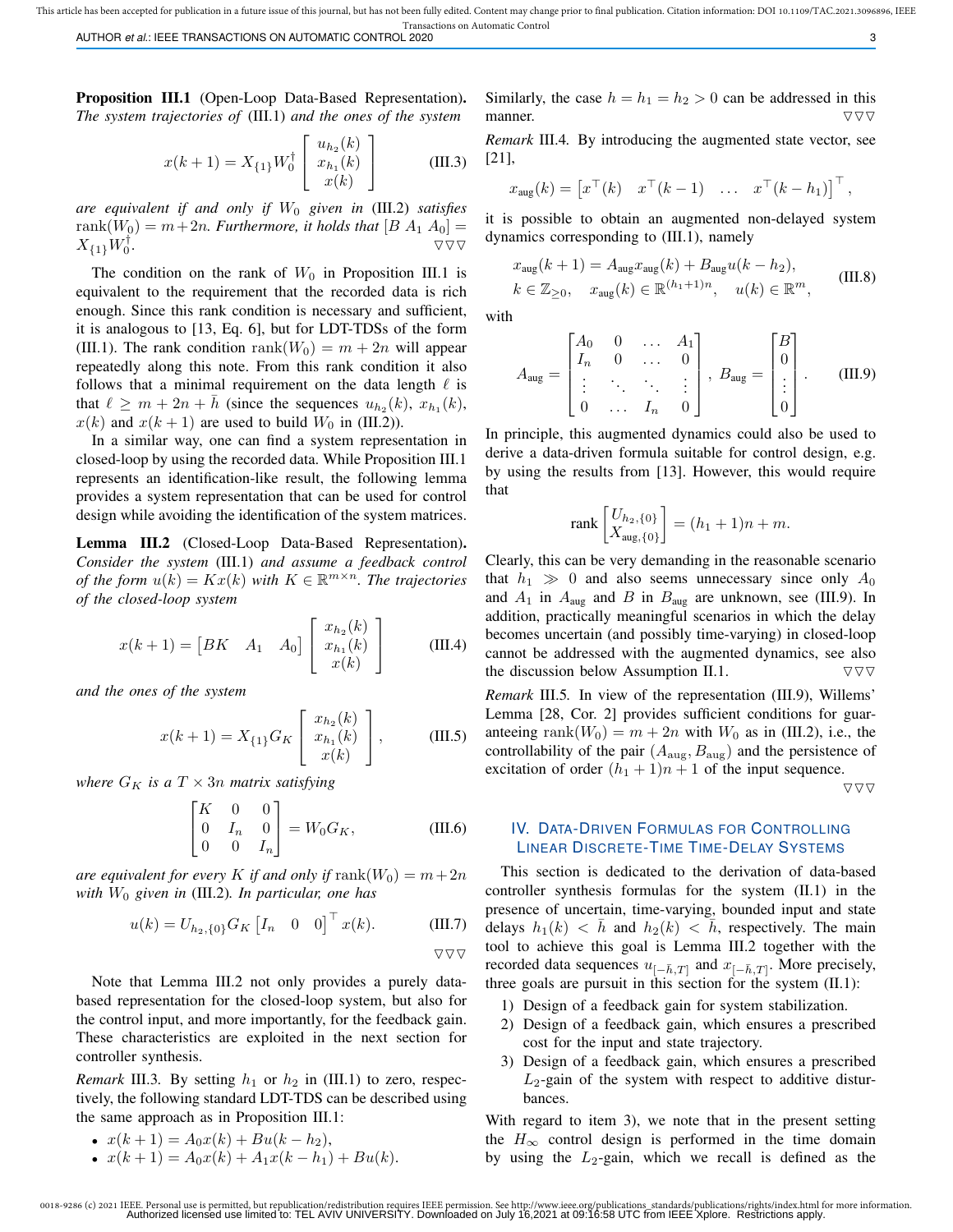maximum energy amplification ratio of the system [21]. Also, as discussed in Section II, we account for the event that the delays  $h_1(k)$  and  $h_2(k)$  may become uncertain during the operation of the closed-loop system.

We start with the first item, i.e., system stabilization, which not only is the simplest scenario, but also paves the path for finding solutions to the other two items. Hence, formally the first problem we address is the following.

**Problem IV.1.** *Consider the system* (II.1) *with given*  $\bar{h} > 0$  *an upper bound for the input and state delays. Find a feedback gain* K*, such that the origin of system* (II.1) *with feedback*  $u(k) = Kx(k)$  *is an asymptotically equilibrium point for all uncertain delays*  $h_1(k) \in [0, h]$  *and*  $h_2(k) \in [0, h]$ .  $\quad \nabla \nabla \nabla$ 

In an analogous fashion to the non-delayed case [13], also in the present delayed setting the matrix  $G_K$  in (III.5) plays the role of a decision variable in a direct data-driven controller synthesis. By exploiting this fact together with the closedloop data representation given in Lemma III.2, we provide the following solution to Problem IV.1.

Theorem IV.2 (Stabilization with Static State Feedback). *Consider the system* (II.1) *and suppose that*  $rank(W_0)$  =  $m + 2n$  with  $W_0$  as in (III.2). Given a positive delay bound  $\bar{h}$ *and a tuning parameter*  $\varepsilon > 0$ , *let there exist*  $n \times n$  *matrices*  $\overline{P} > 0$ ,  $\overline{S} > 0$ ,  $\overline{R}_i > 0$ ,  $\overline{S}_{12,i}$ *, with*  $i = \{1,2\}$ *, and*  $T \times n$ *matrices* Q1*,* Q<sup>2</sup> *and* Q<sup>3</sup> *such that*

$$
\bar{\Phi} > 0, \tag{IV.1}
$$

$$
\begin{bmatrix} \bar{R}_i & \bar{S}_{12,i} \\ \star & \bar{R}_i \end{bmatrix} \ge 0,\tag{IV.2}
$$

*with*  $\bar{\Phi}$  *given in* (IV.5) *on p.* 5 *and* 

$$
U_{h_2,\{0\}}Q_2 = U_{h_2,\{0\}}Q_3 = 0,
$$
  
\n
$$
X_{h_1,\{0\}}Q_1 = X_{h_1,\{0\}}Q_3 = 0,
$$
  
\n
$$
X_{\{0\}}Q_1 = X_{\{0\}}Q_2 = 0,
$$
  
\n
$$
X_{h_1,\{0\}}Q_2 = X_{\{0\}}Q_3.
$$
\n(IV.3)

*Choose the feedback gain as*

$$
K = U_{h_2, \{0\}} Q_1 \Big( X_{\{0\}} Q_3 \Big)^{-1}.
$$
 (IV.4)

*Then for all delays*  $h_1(k) \in [0, h]$  *and*  $h_2(k) \in [0, h]$  *for all*  $k \in \mathbb{Z}_{\geq 0}$ , the origin of (II.1) in closed-loop with the control  $u(k) = Kx(k)$  *is asymptotically stable.* 

Note that  $\bar{\Phi} > 0$  in (IV.5) implies that  $\bar{\Phi}_{55} > 0$ , meaning that  $X_{\{0\}}Q_3 + Q_3^{\top}X_{\{0\}}^{\top} > 0$ , i.e.,  $X_{\{0\}}Q_3$  is nonsingular. To build the inequalities (IV.1) and (IV.2) only the recorded data from the sequences  $x_{[-\bar{h},T]}$  and  $u_{[-\bar{h},T]}$  is needed. Once the matrices  $Q_1$ ,  $Q_2$  and  $\dot{Q_3}$  are found such that (IV.1), (IV.2) and  $(IV.3)$  hold, the feedback gain  $K$  can be computed directly from (IV.4). In this way, the process of identifying the system matrices and the a posteriori controller design is combined into a single direct data-driven synthesis step.

Differently from the non-delay case, see e.g., [13], in the present setting the LMIs (IV.1) and (IV.2) are accompanied by the equality constraints (IV.3). The reason for this lies in the closed-loop representation (III.5) and in particular (III.6). To see this, consider the right hand-side of (III.6). Not only the matrices in the main diagonal are needed to obtain (III.5), but also the zeros, which gives rise to the equality constraints (IV.3). This does not happen in the non-delay case since there the closed-loop system is fully described by the single matrix  $A + BK$ , while in the present case three separated matrices are required.

Once a solution for Problem IV.1 is given, we can think of including performance criteria in the controller design. For linear systems, it is common to attempt the minimization of the system trajectories and the control effort. This results in a linear quadratic regulator (LQR) design. However, for systems of the form (II.1) an optimal control gain does not exist due to the uncertain delays [21, Sec. 6.2.3]. Instead, one can attempt to find a feedback gain which guarantees a certain cost. This yields the problem formulation below.

**Problem IV.3.** *Consider the system* (II.1) *with*  $x(0) = x_0$  *and*  $x(k) = 0$  for  $k < 0$  with cost function

$$
J = \sum_{j=0}^{\infty} z^{\top}(k)z(k),
$$
 (IV.6)

*and performance output*

$$
z(k) = L_1 x(k) + L_2 x_{h_1(k)}(k) + D u_{h_2(k)}(k), \quad \text{(IV.7)}
$$

with  $z(k) \in \mathbb{R}^q$  and constant matrices  $L_1 \in \mathbb{R}^{q \times n}$ ,  $L_2 \in \mathbb{R}^{q \times n}$ and  $D \in \mathbb{R}^{q \times m}$ . Given a cost  $\delta > 0$ , find a feedback gain K *that guarantees*  $J \leq \delta$  *for all uncertain delays*  $h_1(k) \in [0, \bar{h}]$ *and*  $h_2(k) \in [0, h]$ .  $\qquad \qquad \nabla \nabla$ 

The result provided in Theorem IV.2 can be extended to address Problem IV.3 by including the effect of the cost  $\delta$  and the functional  $J$  in the inequalities (IV.1) and (IV.2). By doing so, we obtain the following result.

Corollary IV.4 (Guaranteed Cost Control). *Consider the system* (II.1) *together with the considerations presented in Problem IV.3. Suppose that* rank $(W_0) = m + 2n$  *with*  $W_0$ *as in* (III.2)*. Given a positive delay bound h, the cost*  $\delta > 0$ *and a tuning parameter*  $\varepsilon > 0$ *, let there exist*  $n \times n$  *matrices*  $\overline{P} > 0$ ,  $\overline{S} > 0$ ,  $\overline{R}_i > 0$ ,  $\overline{S}_{12,i}$ *, with*  $i = \{1,2\}$ *, and*  $T \times n$ *matrices*  $Q_1$ ,  $Q_2$  *and*  $Q_3$  *such that* 

$$
\bar{\Psi} = \begin{bmatrix} \bar{\Phi} & \kappa^{\top} \\ \star & -I_n \end{bmatrix} > 0
$$
 (IV.8)

$$
\kappa = \begin{bmatrix} L_1 X_{\{0\}} Q_3 & L_2 X_{\{0\}} Q_3 & DU_{h_2, \{0\}} Q_1 & 0 & 0 \end{bmatrix},
$$

$$
\begin{bmatrix} \bar{R}_i & \bar{S}_{12,i} \\ \star & \bar{R}_i \end{bmatrix} \geq 0,
$$
(IV.9)

*together with* (IV.3) *are satisfied with*  $\Phi$  *given in* (IV.5)*, in addition to*

$$
\begin{bmatrix} \delta & -x_0^{\top} \\ \star & X_{\{0\}} Q_3 + Q_3^{\top} X_{\{0\}}^{\top} + \bar{P} \end{bmatrix} > 0.
$$
 (IV.10)

*Choose the feedback gain*

$$
K = U_{h_2, \{0\}} Q_1 \left( X_{\{0\}} Q_3 \right)^{-1} . \tag{IV.11}
$$

*Then for all delays*  $h_1(k) \in [0, h]$  *and*  $h_2(k) \in [0, h]$  *for all*  $k \in \mathbb{Z}_{\geq 0}$ *, the origin of* (II.1) *in closed-loop with the*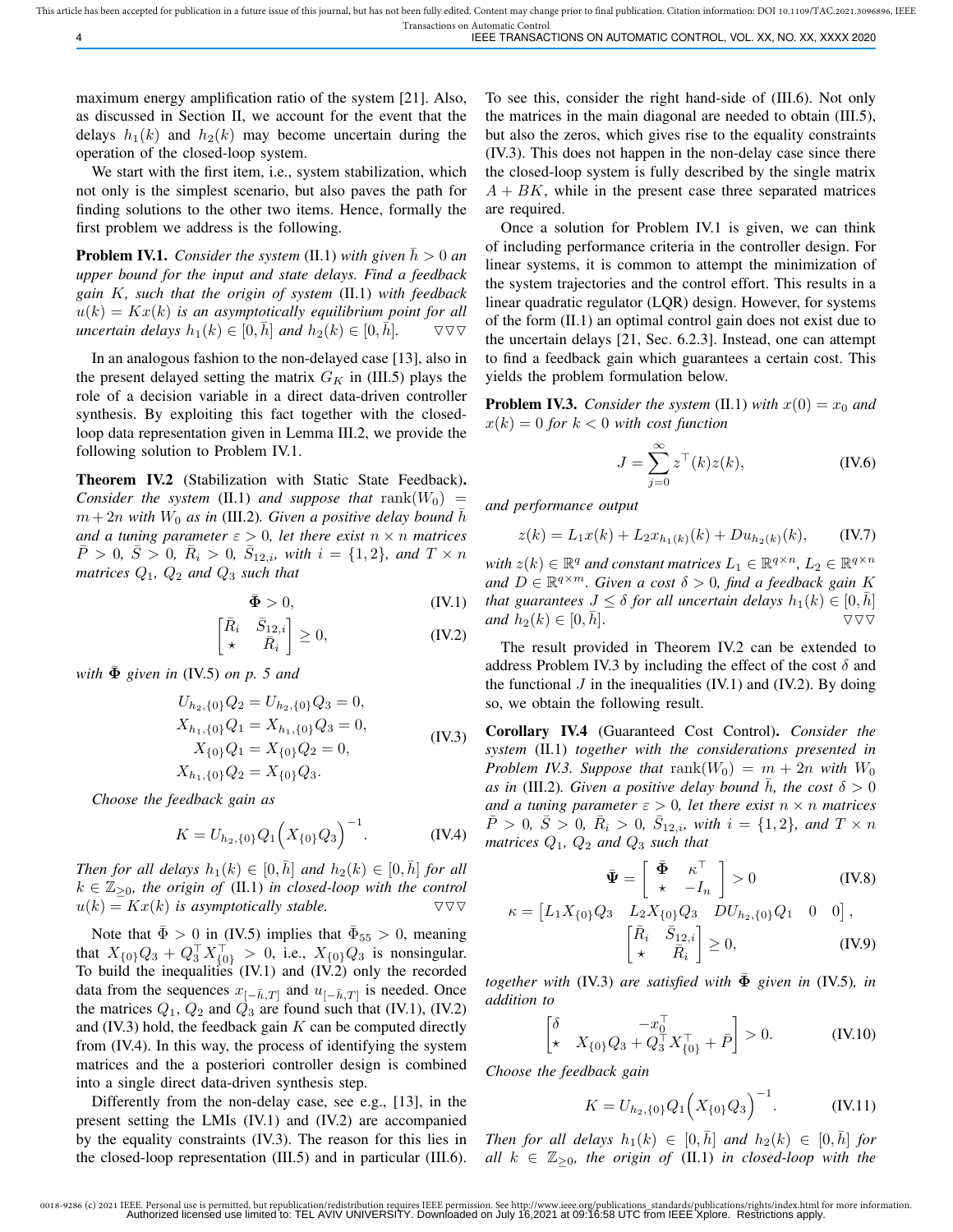AUTHOR *et al.*: IEEE TRANSACTIONS ON AUTOMATIC CONTROL 2020 5

$$
\bar{\Phi} = \begin{bmatrix}\n\bar{\Phi}_{11} & \bar{\Phi}_{12} & \bar{\Phi}_{13} & -\bar{S}_{12,1} - \bar{S}_{12,2} & \bar{\Phi}_{15} \\
\star & 2\bar{R}_{1} - \bar{S}_{12,1} - \bar{S}_{12,1} & 0 & -\bar{R}_{1} + \bar{S}_{12,1} & -\varepsilon (X_{\{1\}}Q_{2})^{\top} \\
\star & \star & 2\bar{R}_{2} - \bar{S}_{12,2} - \bar{S}_{12,2}^{\top} & -\bar{R}_{2} + \bar{S}_{12,2} & -\varepsilon (X_{\{1\}}Q_{1})^{\top} \\
\star & \star & \star & \bar{R}_{1} + \bar{R}_{2} + \bar{S} & 0 \\
\star & \star & \star & \star & \bar{\Phi}_{55} \\
\bar{\Phi}_{11} = \bar{P} - \bar{S} + (1 - \bar{h}^{2})(\bar{R}_{1} + \bar{R}_{2}) - X_{\{1\}}Q_{3} - (X_{\{1\}}Q_{3})^{\top}, \ \bar{\Phi}_{12} = -\bar{R}_{1} + \bar{S}_{12,1} - X_{\{1\}}Q_{2}, \\
\bar{\Phi}_{13} = -\bar{R}_{2} + \bar{S}_{12,2} - X_{\{1\}}Q_{1}, \ \bar{\Phi}_{15} = \bar{h}^{2}(\bar{R}_{1} + \bar{R}_{2}) + X_{\{0\}}Q_{3} - \varepsilon (X_{\{1\}}Q_{3})^{\top}, \\
\bar{\Phi}_{55} = -\bar{P} - \bar{h}^{2}(\bar{R}_{1} + \bar{R}_{2}) + \varepsilon (X_{\{0\}}Q_{3} + Q_{3}^{\top}X_{\{0\}}^{\top}).\n\end{bmatrix}.
$$
\n(IV.5)

*control*  $u(k) = Kx(k)$  *is exponentially stable. Furthermore, this control ensures a guaranteed cost*  $\delta$  *for*  $J$  *given in* (IV.6)*, i.e.,*  $J \leq \delta$ .

Another way of introducing performance criteria into the control design is to consider external disturbances affecting the system and to impose restrictions to the response of the system subject to these disturbances. For linear time invariant systems, this is usually done by minimizing the  $H_{\infty}$  norm of the system. In the present setting, the  $H_{\infty}$  control design is performed in the time domain by using the  $L_2$ -gain. The resulting control problem is formalized as follows.

Problem IV.5. *Consider the system* (II.1) *with an additive*  $distance \omega(k) \in \mathbb{R}^p$  *and feedback gain K, i.e.,* 

$$
x(k+1) = A_0 x(k) + A_1 x_{h_1(k)}(k)
$$
  
+ 
$$
B K x_{h_2(k)}(k) + D_0 \omega(k), \quad (IV.12)
$$

*together with the performance output*

$$
z(k) = L_1 x(k) + L_2 x_{h_1(k)}(k) + D K x_{h_2(k)}(k), \quad (IV.13)
$$

*with*  $z(k) \in \mathbb{R}^q$  *and constant matrices*  $L_1 \in \mathbb{R}^{q \times n}$ ,  $L_2 \in$  $\mathbb{R}^{q \times n}$ ,  $D_0 \in \mathbb{R}^{n \times p}$  and  $D_1 \in \mathbb{R}^{q \times m}$ . Fix a constant  $\gamma > 0$ . *For all uncertain delays*  $h_1(k) \in [0, \bar{h}]$  *and*  $h_2(k) \in [0, \bar{h}]$ *, find a feedback gain* K *such that, for*  $\omega(k) = 0$ *, the origin of* (IV.12) *is an asymptotically stable equilibrium point and for*  $\omega(k) \neq 0$ , the system (IV.12) has an L<sub>2</sub>-gain less than  $\gamma$ .  $\triangledown$ 

As before, it is possible to give a solution to Problem IV.5 by extending Theorem IV.2 and including the required conditions in the data-based inequalities (IV.1) and (IV.2). The following results is consistent with such approach.

Corollary IV.6 (Static H<sup>∞</sup> Control). *Consider the system* (IV.12) *together with the considerations given in Problem IV.5. Suppose that* rank $(W_0) = m + 2n$  *with*  $W_0$  *given in* (III.2). *Given positive constants*  $\bar{h}$  *and*  $\gamma$  *and the tuning parameter*  $\varepsilon > 0$ *, suppose that there exists*  $n \times n$  *matrices*  $\overline{P} > 0$ *,*  $\overline{S} > 0$ *,*  $\overline{R}_i > 0$  and  $\overline{S}_{12,i} > 0$ , for  $i = \{1, 2\}$ , and  $T \times n$  matrices  $Q_1$ , Q<sup>2</sup> *and* Q<sup>3</sup> *such that the following data-based inequalities are* *satisfied.*

$$
\bar{\mathbf{\Gamma}} = \begin{bmatrix} \bar{\Psi} & \kappa_2^{\top} \\ \star & \gamma I_n \end{bmatrix} > 0, \qquad (\text{IV.14})
$$

$$
= \begin{bmatrix} -Q_3^{\top} X_{\{0\}}^{\top} D_0^{\top} & 0 & 0 & 0 & -\varepsilon Q_3^{\top} X_{\{0\}}^{\top} D_0^{\top} & 0 \end{bmatrix},
$$

$$
\kappa_2 = \begin{bmatrix} -Q_3' X_{\{0\}} D_0' & 0 & 0 & 0 & -\varepsilon Q_3' X_{\{0\}} D_0' & 0 \end{bmatrix},
$$

$$
\begin{bmatrix} \bar{R}_i & \bar{S}_{12,i} \\ \star & \bar{R}_i \end{bmatrix} \ge 0, \qquad (IV.15)
$$

*together with* (IV.3)*, and where*  $\bar{\Psi}$  *is given in* (IV.8)*. Choose the feedback gain*

$$
K = U_{h_2, \{0\}} Q_1 \Big( X_{\{0\}} Q_3 \Big)^{-1}.
$$
 (IV.16)

*Then for all delays*  $h_1(k) \in [0, h]$  *and*  $h_2(k) \in [0, h]$ *, the origin of* (IV.12) *is an asymptotically stable equilibrium point for*  $\omega(k) = 0$ *. Furthermore, for*  $\omega(k) \neq 0$  *the system* (IV.12) *has an*  $L_2$ *-gain less than*  $\gamma$ *.*  $\qquad \qquad \nabla \nabla$ 

## V. HANDLING UNKNOWN CONSTANT DELAYS AND NOISY **DATA**

In this section we address the problems that the delays  $h_1$ and  $h_2$  of the system (II.1) are unknown and that the available data is corrupted by noise. To this end, we assume that the sequences  $x_{[-\bar{h},T]}$  and  $u_{[-\bar{h},T]}$  can be expressed as the sum of two sequences:

$$
x_{[-\bar{h},T]} = x_{[-\bar{h},T]}^{\text{nom}} + x_{[-\bar{h},T]}^{\delta},
$$
  
\n
$$
u_{[-\bar{h},T]} = u_{[-\bar{h},T]}^{\text{nom}} + u_{[-\bar{h},T]}^{\delta},
$$
\n(V.1)

where the superscript 'nom' denotes the sequence that corresponds to the dynamics (III.1), i.e., the *nominal* part of the data, whereas the superscript ' $\delta$ ' denotes the sequence corresponding to the measurement noise.

Hence, the objectives of this section are to provide formulas for determining the delays  $h_1$  and  $h_2$  from the recorded data and to robustify the design of the feedback gains from Section IV with respect to additive noise.

## *A. Data-Based System Representations for Unknown Constant Delays*

By using the sequences  $u_{[-\bar{h},T]}$  and  $x_{[-\bar{h},T]}$  as described in (V.1), we can build the matrix  $W_0$  as in (III.2). Since the construction of  $W_0$  is linear, it is possible to split it in two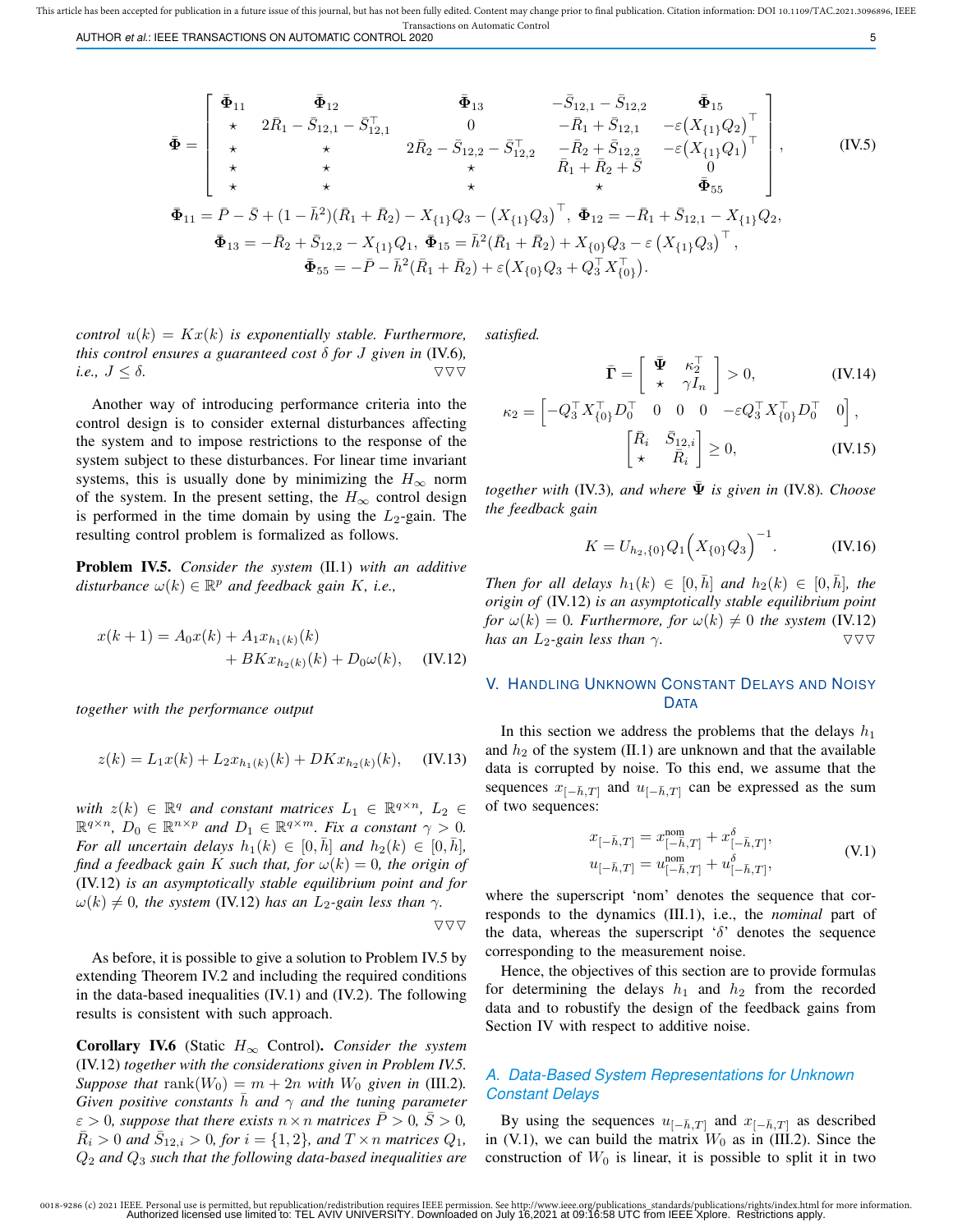This article has been accepted for publication in a future issue of this journal, but has not been fully edited. Content may change prior to final publication. Citation information: DOI 10.1109/TAC.2021.3096896, IEEE

Transactions on Automatic Control 6 IEEE TRANSACTIONS ON AUTOMATIC CONTROL, VOL. XX, NO. XX, XXXX 2020

parts, one corresponding to the data generated by the system (III.1), i.e. the nominal ('nom') data, and one to the noise, i.e.,

$$
W_0 = W_0^{\text{nom}} + W_0^{\delta}.
$$
 (V.2)

However,  $W_0$  in (V.2) will not result in useful data for arbitrary  $W_0^{\delta}$ . To study when  $W_0$  retains the system information, let  $U \in \mathbb{R}^{(m+2n)\times(m+2n)}$  and  $V \in \mathbb{R}^{T\times T}$  be orthonormal matrices such that

$$
\text{Range}(U) = \text{Range}(W_0), \quad \text{Range}(V) = \text{Range}(W_0^{\top}).
$$

Consider the factorization [29, Sec. 2]

$$
W_0 = U \begin{bmatrix} W_0^{11} & 0 \end{bmatrix} V^{\top}, W_0^{\delta} = U \begin{bmatrix} W_0^{\delta,11} & W_0^{\delta,12} \end{bmatrix} V^{\top},
$$
 (V.3)

where  $W_0^{11} \in \mathbb{R}^{(m+2n)\times(m+2n)}$ ,  $W^{\delta,11} \in \mathbb{R}^{(m+2n)\times(m+2n)}$ and  $W_0^{\delta,1\,2} \in \mathbb{R}^{(m+2n)\times T}$ . By using the factorization (V.3), we introduce the following assumptions related to the impact of the noise.

*Assumption* V.1*.*

1)  $\text{rank}(W_0) = \text{rank}(W_0^{\text{nom}}) = m + 2n$ . 2)  $\left\|W_0^{\delta,11}\right\|_2 \left\|W_0^{\dagger}\right\|_2 = \left\|W_0^{\delta,11}\right\|_2 \left\|\left(W_0^{11}\right)^{-1}\right\|_2 < 1.$ 

Assumption V.1.1) implies that  $W_0^{\delta}$  does not modify the rank of  $W_0^{\text{nom}}$ , whereas Assumption V.1.2) restricts the size of the perturbation term  $W_0^{\delta}$ . The premises of Assumption V.1 ensure that  $W_0$  is an *acute* perturbation of  $W_0^{\text{nom}}$  [29], [30].

Now, in order to identify the system delays, consider the matrices

$$
W_{0,(i,j)} = \begin{bmatrix} U_{i, \{0\}} \\ X_{j, \{0\}} \\ X_{\{0\}} \end{bmatrix}, \tag{V.4}
$$

for  $i = \{0, 1, \dots, \bar{h}\}, j = \{0, 1, \dots, \bar{h}\},\$  where  $U_{i, \{0\}}$  is built with  $u(k - i)$ ,  $X_{j,\lbrace 0 \rbrace}$  with  $x(k - j)$ , and  $\bar{h} \geq 0$  is the upper bound for the delays. In the unperturbed case, i.e., for  $x^{\delta}_{[-\bar{h},T]} = 0$  and  $u^{\delta}_{[-\bar{h},T]} = 0$ , one can verify the next rank conditions in order to determine the system delays

rank
$$
(W_{0,(i,j)})
$$
 = rank $\left(\left[\frac{W_{0,(i,j)}}{X_{\{1\}}}\right]\right)$  = m + 2n, (V.5)

for all i and j in  $\{0, 1, \dots, \bar{h}\}$ . If for some pair  $(i^*, j^*)$  the condition above holds, then one can take  $h_1 = j^*$  and  $h_2 =$  $i^*$  since  $X_{\{1\}}$  belongs to the row space of  $W_{0,(i^*,j^*)}$ . If for two or more pairs  $(i, j)$  the condition (V.5) holds, then it is not possible to identify the delays from the recorded data. However, in the perturbed case the condition (V.5) might never hold due to the effect of the noise. Therefore, instead of (V.5), we propose to use the orthogonal distance of  $X_{\{1\}}$  to the row space of each  $W_0^{(i,j)}$  in order to determine the delays. This yields the next proposition, for the presentation of which we introduce the matrix

$$
X_{\{1\}} = X_{\{1\}}^{\text{nom}} + X_{\{1\}}^{\delta}, \tag{V.6}
$$

where  $X_{\{1\}}^{\text{nom}}$  denotes the part of the data that corresponds to the dynamics of (III.1) and  $X_{\{1\}}^{\delta}$  denotes the part corresponding to the noise. In addition, we define the orthogonal distance

$$
d_{(i,j)}\Big(X_{\{1\}}\Big) := \Big\|X_{\{1\}}\Big(I_T - \big(W_{0,(i,j)}\big)^\dagger W_{0,(i,j)}\Big)\Big\|_2,
$$
\n(V.7)

and the function  $\psi : \mathbb{R}_{\geq 0} \to \mathbb{R}_{\geq 0}$ 

$$
\psi(\sigma) = \frac{\sigma}{\left[1 + \sigma^2\right]^{1/2}}.\tag{V.8}
$$

In addition, upper bounds for the noisy matrices are required. These are represented by the positive, data-dependent constants  $r_{X_{\{1\}}^{\delta}}, r_{W_{0,(i,j)}^{\delta,11}}$  and  $r_{W_{0,(i,j)}^{\delta,12}}$  satisfying

$$
\begin{aligned}\n\|X_{\{1\}}^{\delta}\|_{2} &\leq r_{X_{\{1\}}^{\delta}}, \quad \|W_{0,(i,j)}^{\delta,12}\|_{2} \leq r_{W_{0,(i,j)}^{\delta,12}}, \\
\|W_{0,(i,j)}^{\delta,11}\|_{2} \|W_{0,(i,j)}^{\dagger}\|_{2} &\leq r_{W_{0,(i,j)}^{\delta,11}} \|W_{0,(i,j)}^{\dagger}\|_{2} < 1,\n\end{aligned} \tag{V.9}
$$

with  $X_{\{1\}}^{\delta}$  and  $W_{0,(i,j)}^{\delta}$  as in (V.6) and (V.2), respectively, and  $W^{\delta,11}_{0\; (i)}$  $\int_{0,(i,j)}^{\delta,11}$  and  $W_{0,(i,j)}^{\delta,12}$  $_{0,(i,j)}^{0,12}$  as in (V.3). Clearly,  $r_{W_{0,(i,j)}^{\delta,11}}$  exists for any data set consistent with Assumption V.1.2).

Proposition V.2 (Data-Based System Representations for Unknown Delays). *Consider the system* (II.1) *with corresponding perturbed data sequences*  $x_{[-\bar{h},T]}$  *and*  $u_{[-\bar{h},T]}$  *as introduced in* (V.1). Let  $\bar{h} > 0$  *be the upper bound for the constant but unknown state and input delays*  $h_1 \in \mathbb{Z}_{\geq 0}$  *and*  $h_2 \in$  $\mathbb{Z}_{\geq 0}$ *. Build the matrices*  $W_{0,(i,j)}$  *as in* (V.4) *for i and j in*  $\{0, 1, \cdots, h\}$ , and suppose that, for all i and j, Assumption *V.1 holds for each of the matrices*  $W_{0,(i,j)}$  *and the respective* perturbation  $W^{\delta}_{0,(i,j)}$ . Furthermore, suppose that the constants  $r_{X_{\{1\}}^{\delta}}, r_{W_{0,(i,j)}^{\delta,11}}$  and  $r_{W_{0,(i,j)}^{\delta,12}}$  defined in (V.9) are known.

*Recall the orthogonal distance*  $d_{(i^*,j^*)}(X_{\{1\}})$  given in (V.7) *and the function*  $\psi(\cdot)$  *defined in* (V.8). If

$$
d_{(i^*,j^*)}(X_{\{1\}}) \leq r_{X_{\{1\}}^{\delta}} + \left( \|X_{\{1\}}\|_2 + r_{X_{\{1\}}^{\delta}} \right) \cdot \psi\left(\sigma^{\star}\right) \tag{V.10}
$$

*where*

$$
\sigma^* = \frac{r_{W_{0,(i^*,j^*)}^{\delta,12}} \left\| W_{0,(i^*,j^*)}^\dagger \right\|_2}{1 - r_{W_{0,(i^*,j^*)}^{\delta,11}} \left\| W_{0,(i^*,j^*)}^\dagger \right\|_2},\tag{V.11}
$$

*for only one pair*  $(i^*, j^*)$ *, then*  $h_1 = j^*$  *and*  $h_2 = i^*$ *. Moreover, the corresponding open- and closed-loop databased representations are obtained via Proposition III.1 and* Lemma III.2, respectively, by using the matrices  $U_{i^*,0}$ ,  $X_{j^*,\{0\}}$  together with  $X_{\{0\}}$  and  $X_{\{1\}}$ .

*If condition* (V.10) *holds for two or more pairs* (i, j)*, then the delays are not decidable from the available data.*  $\nabla \nabla \nabla$ 

Proposition V.2 provides a tool for deriving data-based system representations for *unknown* delays, even in the presence of noise. In addition, the delays themselves are also determined.

In general,  $(\bar{h}+1)^2$  evaluations of (V.10) are required. This number reduces to  $\bar{h} + 1$  if, for example,  $h_1 = h_2$  or if one of the delays is known. Furthermore, the same idea can be used to identify time-dependent delays. However, in such case,  $(\bar{h} + 1)^T$  evaluations are required, which might not be computationally feasible.

## *B. Stabilization with Noisy Data*

Now we proceed to analyze the impact of noisy data on the controller synthesis formulas derived in Section IV. The main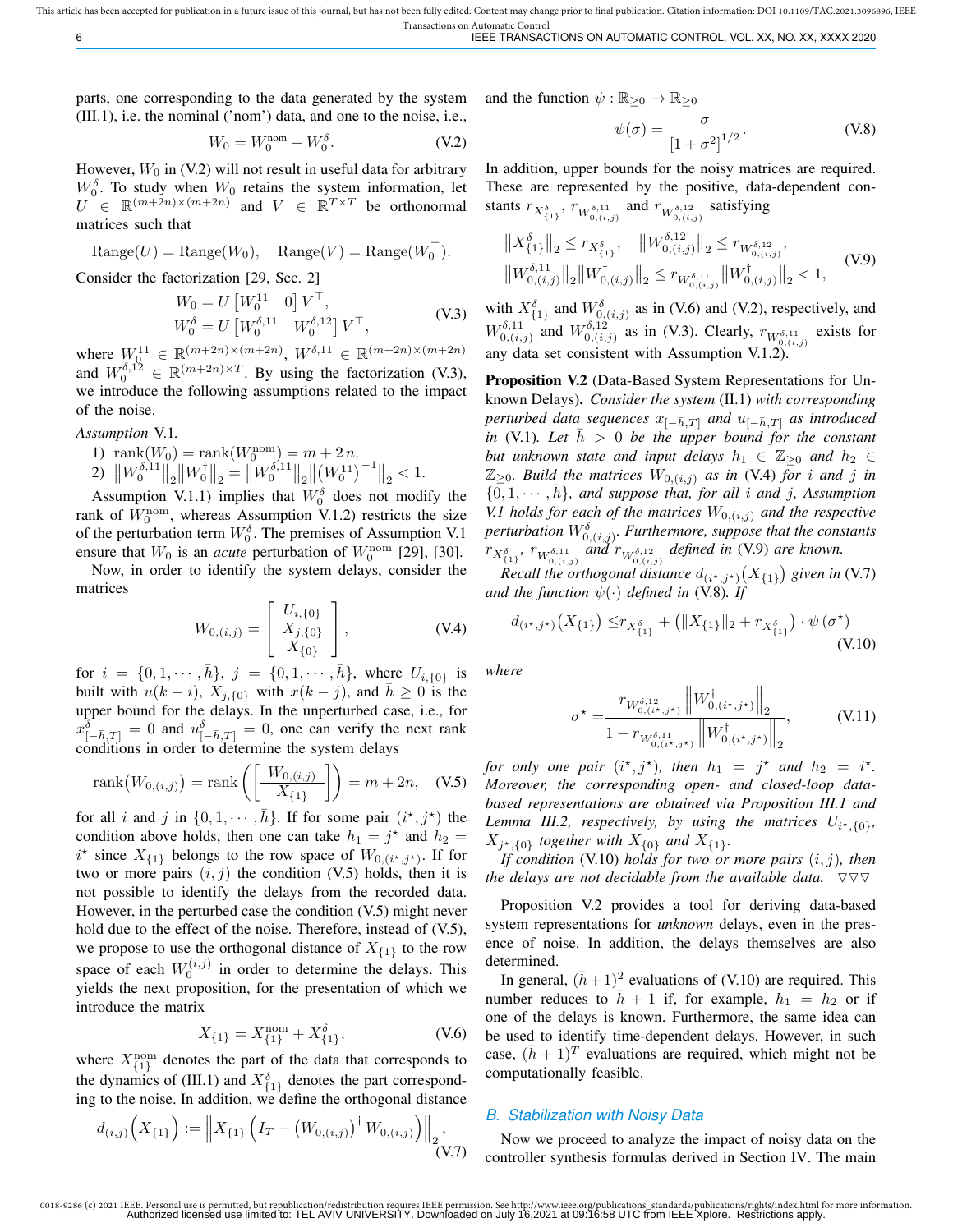objective is to extend the result of Theorem IV.2 to incorporate a criterion to ensure closed-loop stability of the system (II.1) even when the feedback gain  $K$  is computed with corrupted data. In order to account for the impact of the noise in the data, consider the following matrix

$$
\Delta_{[\cdot]} := \begin{bmatrix} B & A_1 & A_0 \end{bmatrix} W_0^{\delta} - X_{\{1\}}^{\delta}.
$$
 (V.12)

The quantity  $\|\Delta_{[\cdot]}\|_2$  is a measurement of how far the noise is from being a system trajectory. If the noise would correspond to a system trajectory, then it would not affect any of the calculations; though in such case it might not be classified as noise. Therefore, it is logical that only  $\Delta_{\|\cdot\|}$  has an impact on the computation of  $K$ . By using this measurement of the noise, it is possible to account for it in the feedback design. This approach yields the next result.

Theorem V.3 (Stabilization with Noisy Data). *Consider the premises of Theorem IV.2. Let the recorded data be corrupted by noise as in* (V.1)*. Suppose that* ∆[·] *in* (V.12) *is bounded*  $as \|\Delta_{[\cdot]}\|_2 \leq \alpha$ , with  $\alpha > 0$  known. Given a positive delay *bound*  $\bar{h}$  *and a tuning parameter*  $\varepsilon > 0$ *, let there exist*  $n \times n$ *matrices*  $\bar{P} > 0$ ,  $\bar{S} > 0$ ,  $\bar{R}_i > 0$ ,  $\bar{S}_{12,i}$ , with  $i = \{1, 2\}$ ,  $T \times n$ *matrices*  $Q_1$ ,  $Q_2$ ,  $Q_3$ , and  $\lambda > 0$ , such that

$$
\left[\begin{array}{cc} \bar{\mathbf{\Phi}} - \alpha^2 \lambda I_{5n} & \mathbf{Q}^\top \\ \mathbf{Q} & \lambda I_{5T} \end{array}\right] > 0, \quad (V.13)
$$

$$
\begin{bmatrix} \bar{R}_i & \bar{S}_{12,i} \\ \star & \bar{R}_i \end{bmatrix} \ge 0,\tag{V.14}
$$

*together with* (IV.3) *hold, where*  $\bar{\Phi}$  *is given in* (IV.5) *and* 

$$
\mathbf{Q} = \begin{bmatrix} Q_3 & Q_2 & Q_1 & 0 & 0 \\ 0 & 0 & 0 & 0 & 0 \\ 0 & 0 & 0 & 0 & 0 \\ 0 & 0 & 0 & 0 & 0 \\ \varepsilon Q_3 & \varepsilon Q_2 & \varepsilon Q_1 & 0 & 0 \end{bmatrix} . \tag{V.15}
$$

*Choose the feedback gain*

$$
K = U_{h_2, \{0\}} Q_1 \Big( X_{\{0\}} Q_3 \Big)^{-1}.
$$
 (V.16)

*Then for all delays*  $h_1(k) \in [0, \bar{h}]$  *and*  $h_2(k) \in [0, \bar{h}]$  *for all*  $k \in \mathbb{Z}_{\geq 0}$ , the origin of (II.1) in closed-loop is asymptotically *stable.*  $\nabla \nabla \nabla$ 

For  $\alpha = 0$ , i.e., in the noise free case, the inequality (V.13) reduces to the one in  $(IV.1)$ . As in  $(V.13)$ , the inequalities (IV.8) and (IV.14) can be extended to account for data corrupted by noise. Therefore, from Theorem IV.2 analogous corollaries to Corollary IV.4 and Corollary IV.6 can be derived in a straightforward manner. Hence, their explicit presentation is omitted.

## VI. NUMERICAL EXAMPLE: UNSTABLE BATCH REACTOR

To exemplify the proposed method, we consider the unstable linearized batch reactor in [31, pp. 63] controlled through a

#### TABLE I

COMPUTED VALUES OF THE DISTANCE  $d_{(i,j)}(X_{\{1\}})$  GIVEN IN (V.7) FOR THE DIFFERENT VALUES OF i, WITH  $j = 0$  and  $T = 10$ , In the ABSENCE OF NOISE WITH THE DATA RECORDED FROM THE SYSTEM (VI.1).

| $d_{(i,0)}(X_{\{1\}})$ | $6.85 \times 10^{-4}$  | $2.44 \times 10^{-3}$ $3.92 \times 10^{-4}$ |                       |
|------------------------|------------------------|---------------------------------------------|-----------------------|
|                        |                        |                                             |                       |
| $d_{(i,0)}(X_{\{1\}})$ | $2.75 \times 10^{-10}$ | $2.76 \times 10^{-3}$                       | $6.83 \times 10^{-3}$ |
|                        |                        |                                             |                       |
| $d_{(i,0)}(X_{\{1\}})$ | $3.88 \times 10^{-3}$  | $1.97 \times 10^{-2}$                       | $1.06 \times 10^{-2}$ |

network, and described by the dynamics

$$
\dot{x}(t) = \begin{bmatrix} 1.38 & -0.20 & 6.71 & -5.67 \\ -0.58 & -4.29 & 0 & 0.67 \\ 1.06 & 4.27 & -6.65 & 5.89 \\ 0.04 & 4.27 & 1.34 & -2.10 \end{bmatrix} x(t)
$$

$$
+ \begin{bmatrix} 0 & 0 \\ 5.67 & 0 \\ 1.13 & -3.14 \\ 1.13 & 0 \end{bmatrix} u(t - h_2).
$$
(VI.1)

The input to the system is generated using a zero-order hold (ZOH) with a sampling time of 10 [ms]. This sampling time is taken as the base time. Additionally, a constant input delay  $h_2 = 3$  (30 [ms]) is introduced in the system (VI.1). Furthermore, we assume a maximum delay length of  $h = 8$ . We consider that the plant has been in operation for a certain time using the PI-control given in [31]. In the context of the present paper, it is assumed that this controller implementation is based on expertise rather than on a model. Furthermore, the plant operation point is assumed known and corresponds to

$$
x_{\text{op}} = \begin{bmatrix} 24.35 & 14 & 48.78 & 63.13 \end{bmatrix}^{\top},
$$
  
\n
$$
u_{\text{op}} = \begin{bmatrix} 5.565 & 44.36 \end{bmatrix}^{\top}.
$$
 (VI.2)

The overall objective is to stabilize the system around (VI.2).

#### *A. Scenario 1: Noise-Free Data and Unknown Delay*

For generating the input-state data, and to characterize the system (VI.1), we feed the reference  $y_{ref} = \begin{bmatrix} 10 & 14 \end{bmatrix}^\dagger$  in combination with the excitation signal  $u_{\text{exc}}(t)$  defined below to the PI-control already available in the plant [31].

$$
u_{\text{exc}}(t) = \begin{bmatrix} 10\sin(7\pi t) - 5\sin(11\pi t) \\ 8\sin(9\pi t) - 6\sin(13\pi t) \end{bmatrix}
$$

.

The resulting excitation signal is shown in Figure 1. For the control design, we assume  $h_2$  constant, but unknown, and given the physical background of the system (VI.1), we have  $h_1 = 0.$ 

As first step, we seek to investigate the value of  $h_2$  in the range  $\{0, 1, \dots, \bar{h}\}$ . Note that for  $T = m + n$ , which yields a square  $W_0$ , the distance  $d_{(i,j)}(X_{\{1\}})$  defined in (V.7) is always zero since  $I_{n+m} - W_0 W_0^{-1} = 0$ . Therefore, we choose  $T = 10 > n + m$ . We identify the length of  $h_2$ using the result of Proposition V.2. For the noise free case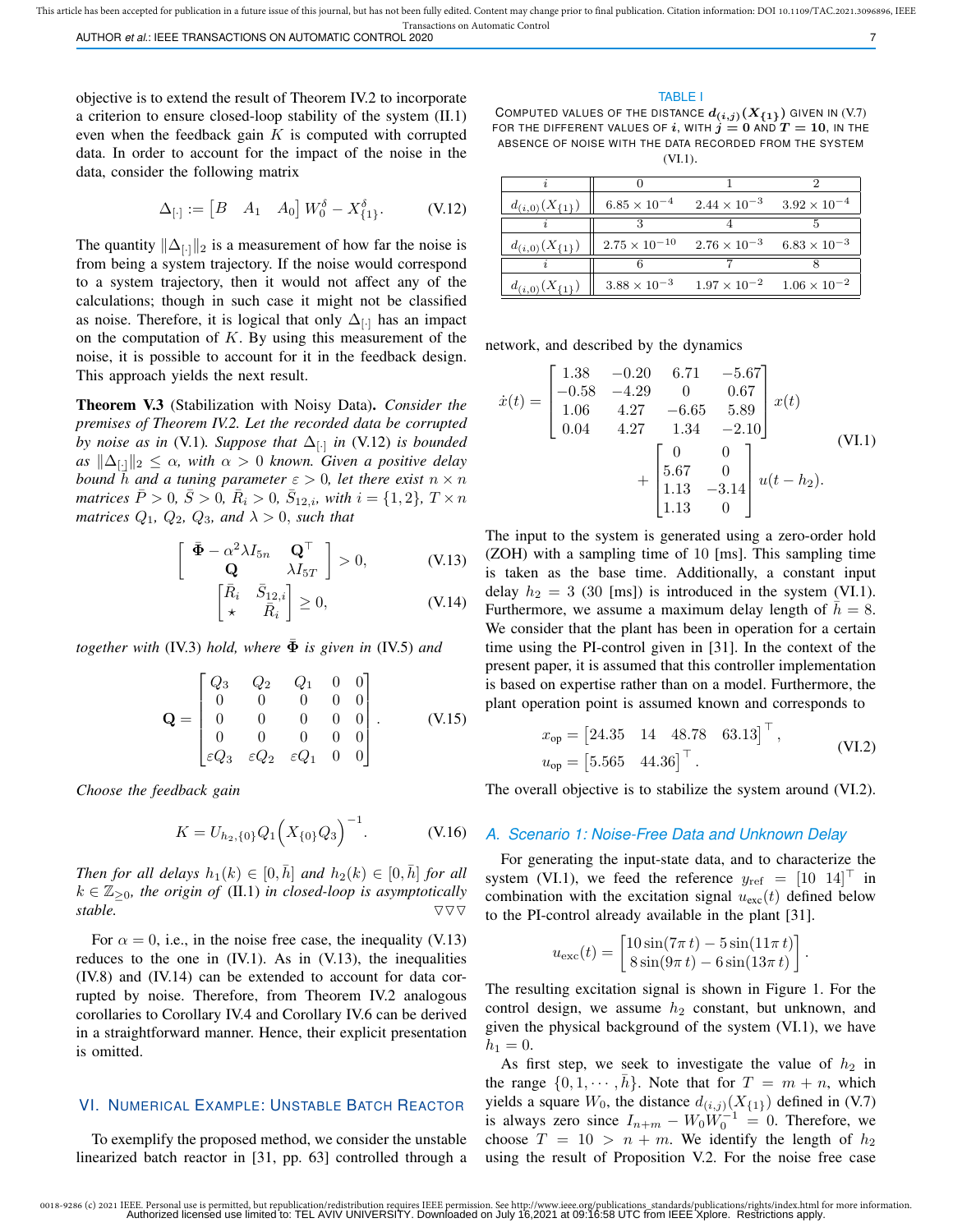This article has been accepted for publication in a future issue of this journal, but has not been fully edited. Content may change prior to final publication. Citation information: DOI 10.1109/TAC.2021.3096896, IEEE Transactions on Automatic Control

 $(r_{X_{\{1\}}^{\delta}} = r_{W_0^{\delta,11}} = r_{W_0^{\delta,12}} = 0)$ , the criterion given in (V.10) reads as  $d_{(i,j)}(X_{\{1\}}) \leq 0$ . The resulting values for the distance  $d_{(i,j)}(X_{\{1\}})$  for the different values of i, with  $j = 0$  (since  $h_1 = 0$ ) and  $T = 10$ , are shown in Table I. From Table I, the input delay can be clearly determined as  $h_2 = 3$  since the distance  $d_{(3,0)}(X_{\{1\}})$  is practically zero and its value is due to numerical errors.

Now that  $h_2$  has been determined, the matrices  $X_{\{0\}}, X_{\{1\}}$ and  $U_{h_2,\lbrace 0 \rbrace}$  can be built. To illustrate the application of the data-driven controller synthesis from Section IV, we consider the stabilization of the system (VI.1) at the operational point (VI.2). We assume that the network-induced delay takes values in the set  $\{0, 1, \dots, 5\}$ , whereas the input delay remains constant at  $h_2 = 3$ . This satisfies the delay upper bound  $h = 8$ , which is used in the formulas provided in Theorem IV.2. By using the data-based matrices  $X_{\{0\}}$ ,  $X_{\{1\}}$  and  $U_{h_2,\{0\}}$ , and following Theorem IV.2, we solve (IV.1), (IV.2) and (IV.3) with  $\overline{R}_1 = \overline{S}_{12} = 0$  and  $Q_2 = 0$  using CVX<sup>1</sup> [33]. For this, we used  $\varepsilon = 3$ . This yields the following feedback gain:

$$
K = \begin{bmatrix} 0.813 & -0.282 & 0.115 & -1.121 \\ 2.255 & -0.549 & 1.894 & -1.226 \end{bmatrix}.
$$
 (VI.3)

To compare our result with a model-based approach, we also computed a stabilizing gain following [21, Chap. 6] by discretizing the batch reactor model in (VI.1) with the given base time of 10 [ms]. By using the given delay upper bound  $\bar{h} = 8$  and with  $\varepsilon = 3$ , we obtained the controller gain

$$
K_{\rm MB} = \begin{bmatrix} 0.338 & -0.511 & -0.081 & -0.626 \\ 2.117 & 0.034 & 1.512 & -0.914 \end{bmatrix} . \tag{VI.4}
$$

We simulate the stabilization of the system (VI.1) around the operational point (VI.2) for the two gains K and  $K_{MB}$  in (VI.3) and (VI.4), respectively. We used a network induced delay that randomly changed in the proposed range, i.e., between zero and five. In Figure 2, the error norm between the system state and  $x_{op}$  is shown. We can observe that both controllers achieve the task in a similar time, under the same circumstances. Finally, in Figure 3, the response of the system (VI.1) to the control process using  $K$  in (VI.3) is illustrated for reference.

## *B. Scenario 2: Noisy Data and Unknown Delay*

In order to evaluate the robustness of the proposed approach under corrupted measurements, we add an uniform distributed random signal  $\delta(k)$  to each measurement  $x(k)$  and  $u(k)$ of the system (VI.1). The range of  $\delta(k)$  corresponds to  $[1 \times 10^{-4}, 1 \times 10^{-4}]$ . As before, for the control design we assume a constant and unknown input delay  $h_2$  as well as  $h_1 = 0$ , with the same delay upper bound  $h = 8$ . For this section, and because we are dealing with data corrupted by noise, we set  $T = 50$ . Now, in order to determine the input delay, and following Proposition V.2, we need to estimate the upper bounds

$$
r_{X_{\left\{1\right\}}^{\delta}}\geq\left\Vert X_{\left\{1\right\}}^{\delta}\right\Vert _{2},\ r_{W_{0}^{\delta,11}}\geq\left\Vert W_{0}^{\delta,11}\right\Vert _{2},\ r_{W_{0}^{\delta,12}}\geq\left\Vert W_{0}^{\delta,12}\right\Vert _{2}
$$

.

Since the noise follows a uniform distribution, it is bounded in magnitude. We can find the required upper bounds by using the Frobenius norm with the maximum value for each component:

$$
\label{eq:20} \begin{split} \left\|X^\delta_{\{1\}}\right\|_2 &\leq 10^{-4}\cdot \sqrt{n\cdot T} = 1.41\times 10^{-3} =:r_{X^\delta_{\{1\}}},\\ \left\|W^{\delta,11}_0\right\|_2 &\leq 10^{-4}(n+m) = 6\times 10^{-4} =:r_{W^{\delta,11}_0},\\ \left\|W^{\delta,12}_0\right\|_2 &\leq 10^{-4}\sqrt{(n+m)(T-m-n)}\\ &= 1.62\times 10^{-3} =:r_{W^{\delta,12}_0}. \end{split}
$$

We proceed to compute the distance  $d_{(i,j)}(X_{\{1\}})$  given in (V.7) and the criterion given in (V.10), but with noisy data. The results are shown in Table II. In contrast to the noise-free scenario in Section VI-A, the distance value for  $i = 3$ , i.e., the correct delay length, is not as close to zero as before. Still, using the criterion derived in Proposition V.2, we can correctly identify the input delay as  $h_2 = 3$  since it is the only case in which the criterion  $(V.10)$  is satisfied.

To guarantee a robust closed-loop performance despite the presence of noise, we seek to employ Theorem V.3 for the controller synthesis. Thus in order to proceed, we need to estimate a bound for  $\|\Delta_{[\cdot]}\|_2$  in (V.12). From (V.12), we have

$$
\left\|\Delta_{[\cdot]}\right\|_{2} \le \left\|\left[B - A_{0}\right]\right\|_{2} \left\|W_{0}^{\delta}\right\|_{2} + \left\|X_{\{1\}}^{\delta}\right\|_{2}
$$

Again, using a bound over the Frobenius norm, we obtain

$$
\left\|W_0^{\delta}\right\|_2 \le 10^{-4} \cdot \sqrt{(m+n)\cdot T} = 1.73 \times 10^{-3}.
$$
 (VI.5)

.

To estimate the norm of the system matrices we use the relation

$$
\begin{aligned} \left\| \begin{bmatrix} B & A_0 \end{bmatrix} \right\|_2 &= \left\| X_{\{1\}}^{\text{nom}} \left( W_0^{\text{nom}} \right)^{\dagger} \right\|_2 \\ &\le \left( \left\| X_{\{1\}} \right\|_2 + r_{X_{\{1\}}^{\delta}} \right) \frac{\sqrt{2} \| W_0^{\dagger} \|_2}{1 - r_{W_0^{\delta}} \| W_0^{\dagger} \|_2} \le 102, \end{aligned} \tag{V1.6}
$$

where the last step follows from the upper bound for  $||(W_0^{\text{nom}})^{\dagger}||_2$  given in [30, Lem. 3.1]. Using (VI.5) and (VI.6) we obtain

$$
\left\|\Delta_{[\cdot]}\right\|_2 \leq 0.191.
$$

Thus we have  $\|\Delta_{[\cdot]}\|_2 \leq \alpha$  with  $\alpha = 0.191$ . Now, we can compute the feedback gain K using Theorem V.3 and CVX [33], which for  $\alpha = 0.251$ ,  $\varepsilon = 70$  and  $\lambda = 1.42 \times 10^3$  yields

$$
K = \begin{bmatrix} 0.736 & -0.623 & 9.17 \times 10^{-2} & -1.07 \\ 2.35 & -7.99 \times 10^{-3} & 1.70 & -1.17 \end{bmatrix}.
$$
\n(VI.7)

To test this new feedback gain, we use the same setting as in Section VI-A, i.e., the stabilization around the operational point  $x_{\text{op}}$  in (VI.2) with uncertain network induced delay. The results of this simulation are presented in Figure 4. As can be seen, despite  $K$  being computed using data corrupted by noise, the stabilization is achieved. This demonstrates the robustness of the proposed approach with respect to noisy data.

<sup>1</sup>CVX can parse LMIs with equality constraints and process them as a semidefinite program. Therefore, including (IV.3) is straightforward in this case. For noisy data, a numerically more robust approach consists in jointly minimizing the norms  $||U_{h_2,\{0\}}Q_2||_2$ ,  $||U_{h_2,\{0\}}Q_3||_2$ ,  $||X_{h_1,\{0\}}Q_1||_2$ ,  $\|X_{h_1,\{0\}}Q_3\|_2$ ,  $\|X_{\{0\}}Q_1\|_2$ ,  $\|X_{\{0\}}Q_2\|_2$ ,  $\|X_{h_1,\{0\}}Q_2 - X_{\{0\}}Q_3\|_2$ <br>subject to the LMIs (IV.1) and (IV.2), which is a convex problem. If needed, the norm minimization can be transformed into a semidefinite program following [32].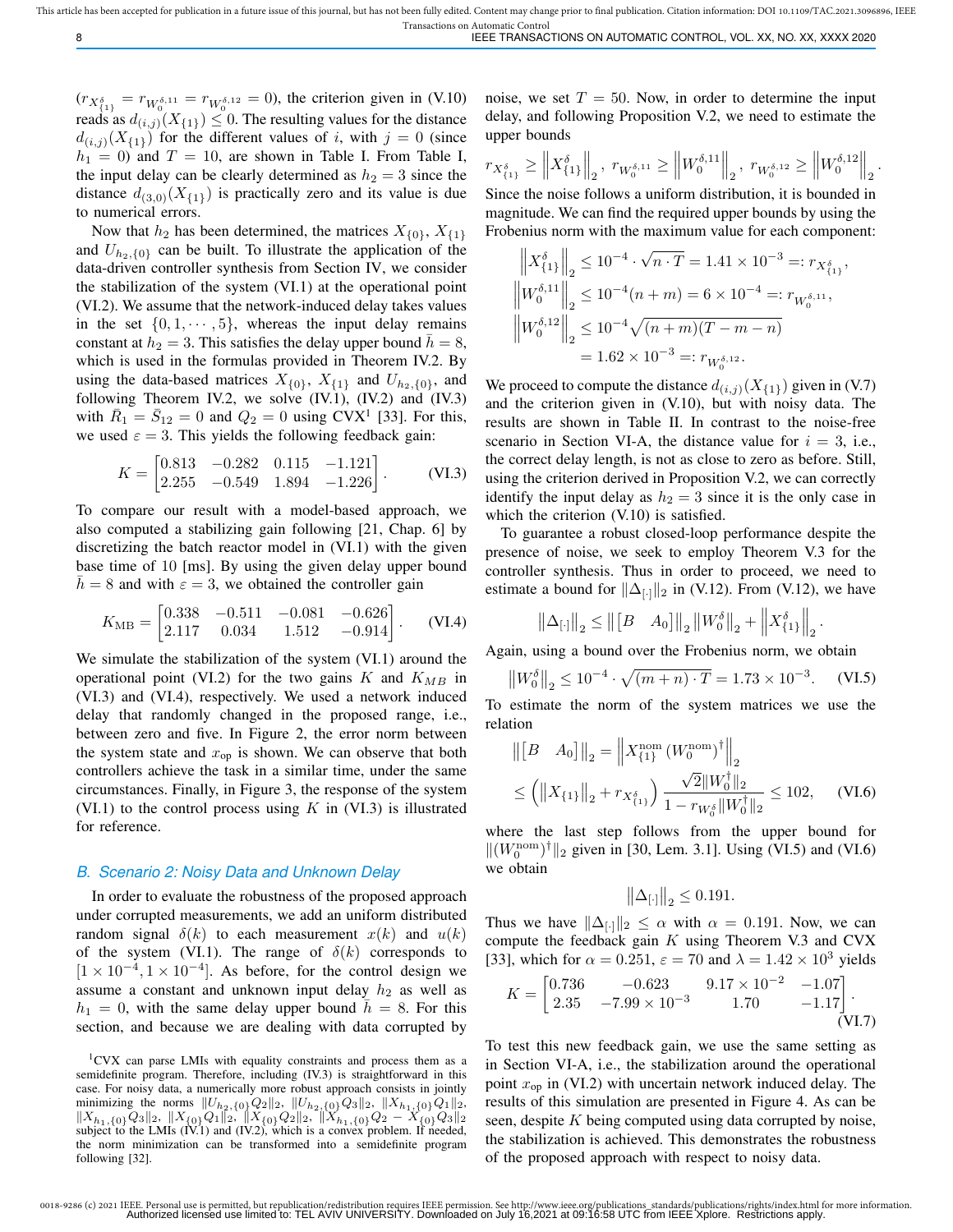AUTHOR *et al.*: IEEE TRANSACTIONS ON AUTOMATIC CONTROL 2020 9

#### TABLE II

COMPUTED VALUES OF THE DISTANCE  $d_{(i,j)}(X_{\{1\}})$  given in (V.7) AND THE UPPER BOUND GIVEN IN (V.10) FOR THE DIFFERENT VALUES OF  $i$ , WITH  $j = 0$  and  $T = 50$ , WITH THE DATA RECORDED FROM THE SYSTEM (VI.1) CORRUPTED BY NOISE.

|                        |                       |                       | 2                     |
|------------------------|-----------------------|-----------------------|-----------------------|
| $d_{(i,j)}(X_{\{1\}})$ | 1.81                  | $1.35\,$              | $6.71 \times 10^{-1}$ |
| (V.10)                 | $1.40 \times 10^{-1}$ | $1.35 \times 10^{-1}$ | $1.30 \times 10^{-1}$ |
|                        |                       |                       | 5                     |
| $d_{(i,j)}(X_{\{1\}})$ | $6.88 \times 10^{-4}$ | $5.68 \times 10^{-1}$ | 1.03                  |
| (V.10)                 | $1.27 \times 10^{-1}$ | $1.29 \times 10^{-1}$ | $1.36 \times 10^{-1}$ |
|                        |                       |                       |                       |
| $d_{(i,j)}(X_{\{1\}})$ | 1.40                  | 1.69                  | 2.14                  |
| (V.10)                 | $1.56 \times 10^{-1}$ | $1.81 \times 10^{-1}$ | $1.50 \times 10^{-1}$ |



Fig. 1. Input signal  $u(t)$  used to excite the batch reactor in (VI.1).



Fig. 2. Norm of the error between the state of the batch reactor (VI.1) and the operational point  $x_{\text{op}}$  in (VI.2) for the control gain  $K$  in (VI.3) computed using data and the gain  $K_{\text{MB}}$  in (VI.4) computed following [21, Chap. 6].



Fig. 3. Response of the batch reactor in (VI.1) to the stabilization process around the operational point  $x_{\text{op}}$  in (VI.2) using  $K$  in (VI.3).



Fig. 4. Response of the batch reactor in (VI.1) to the stabilization process around the operational point  $x_{op}$  in (VI.2) using K in (VI.7) computed with noisy data.

#### VII. CONCLUSIONS

In this work we have presented a method for designing robust controllers for LTD-TDSs relying exclusively on inputstate data recorded from the system, i.e., avoiding the system modeling. We have provided explicit data-dependent formulas to compute state feedback gains for stabilization, guaranteed cost control and  $H_{\infty}$  control. By accounting on possible noise and unknown constant delays in the recorded data, the method ensures closed-loop stability of the system with the computed gain even under such circumstances.

Differently from other methods based on data [13], [16], we have investigated robustness against uncertain delays. The proposed design approach provides stability guarantees on the closed-loop system through a robust control design. Furthermore, the amount of data required for the control design is relatively small as is shown in the numerical example.

Future work will be geared towards the implementation and experimental validation of the reported results in real-world applications, such as traffic control or power systems operation. Likewise, we plan to investigate extensions to nonlinear systems, possibly by incorporating prior system knowledge as recently proposed in [17].

## APPENDIX

*Proof of Proposition III.1.* The matrices  $A_0$ ,  $A_1$  and  $B$  of the system (II.1) are related through data by

$$
X_{\{1\}} = \begin{bmatrix} B & A_1 & A_0 \end{bmatrix} W_0.
$$
 (A.6)

*Sufficiency:* Since by assumption  $W_0$  has full-row rank, we obtain from (A.6) that

$$
[B \quad A_1 \quad A_0] = X_{\{1\}} W_0^{\dagger}.
$$
 (A.7)

Using  $(A.7)$  in  $(III.1)$  yields  $(III.3)$ .

*Necessity:* If  $\text{rank}(W_0) < m + 2n$ , then (A.6) together with the Rouché-Capelli theorem [34] implies that the matrices  $A_0$ ,  $A_1$  and  $B$  of the system (II.1) cannot be determined univocally.

Therefore, the condition rank $(W_0) = m + 2n$  is necessary and sufficient to represent the open-loop system through data. **NNN**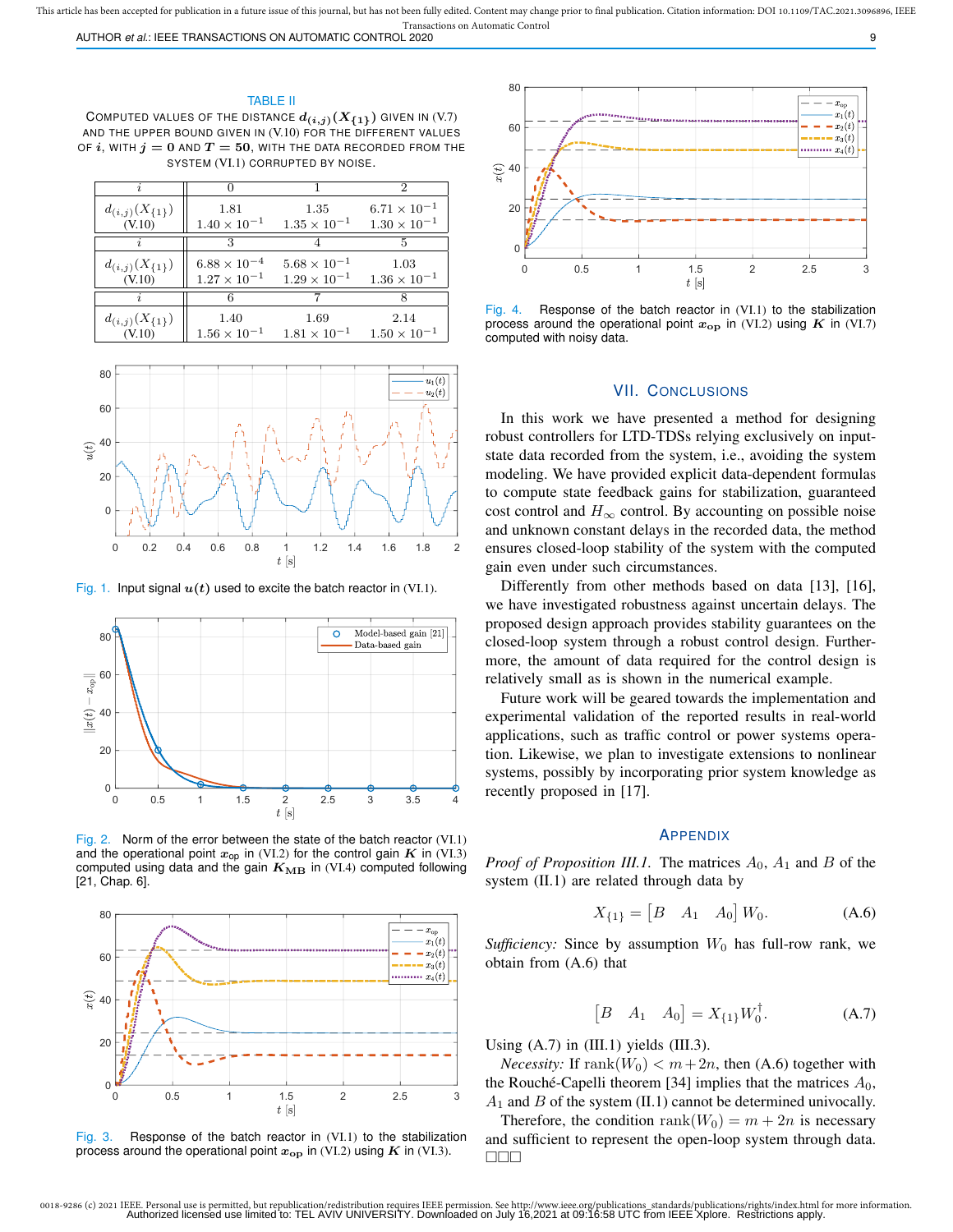10 IEEE TRANSACTIONS ON AUTOMATIC CONTROL, VOL. XX, NO. XX, XXXX 2020

$$
\Phi_1 = \begin{bmatrix} R_1 + R_2 & -R_1 + S_{12,1} & -R_2 + S_{12,2} & -S_{12,1} - S_{12,2} & 0 \\ \star & 2R_1 - S_{12,1} - S_{12,1}^{\top} & 0 & -R_1 + S_{12,1} & 0 \\ \star & \star & 2R_2 - S_{12,2} - S_{12,2}^{\top} & -R_2 + S_{12,2} & 0 \\ \star & \star & \star & R_1 + R_2 & 0 \\ \star & \star & \star & \star & 0 \end{bmatrix} .
$$
 (A.1)

$$
\Phi_{2} = \begin{bmatrix}\n\Phi_{2,11} & P_{2}^{\top} X_{\{1\}} G_{K} \begin{bmatrix} 0 \\ I_{n} \\ 0 \end{bmatrix} & P_{2}^{\top} X_{\{1\}} G_{K} \begin{bmatrix} I_{n} \\ 0 \\ 0 \end{bmatrix} & 0 & -P_{2}^{\top} + \left( P_{3}^{\top} X_{\{1\}} G_{K} \begin{bmatrix} 0 \\ 0 \\ I_{n} \end{bmatrix} \right)^{\top} \\
\star \qquad 0 & 0 & 0 & \left( P_{3}^{\top} X_{\{1\}} G_{K} \begin{bmatrix} 0 \\ I_{n} \\ 0 \end{bmatrix} \right)^{\top} \\
\star \qquad \star \qquad 0 & 0 & \left( P_{3}^{\top} X_{\{1\}} G_{K} \begin{bmatrix} I_{n} \\ 0 \\ 0 \end{bmatrix} \right)^{\top} \\
\star \qquad \star \qquad \star \qquad 0 & 0 & 0 \\
\star \qquad \star \qquad \star \qquad 0 & 0 & \left( P_{3}^{\top} X_{\{1\}} G_{K} \begin{bmatrix} I_{n} \\ 0 \\ 0 \end{bmatrix} \right)^{\top} \\
\Phi_{2,11} = P_{2}^{\top} X_{\{1\}} G_{K} \begin{bmatrix} 0 \\ 0 \\ I_{n} \end{bmatrix} + \left( P_{2}^{\top} X_{\{1\}} G_{K} \begin{bmatrix} 0 \\ 0 \\ I_{n} \end{bmatrix} \right)^{\top}.\n\tag{A.2}
$$

*Proof of Lemma III.2.* The closed-loop system (III.4) can be rewritten as with

$$
x(k+1) = \begin{bmatrix} B & A_1 & A_0 \end{bmatrix} \begin{bmatrix} K & 0 & 0 \\ 0 & I_n & 0 \\ 0 & 0 & I_n \end{bmatrix} \begin{bmatrix} x_{h_2}(k) \\ x_{h_1}(k) \\ x(k) \end{bmatrix}.
$$

*Sufficiency:* Since by assumption  $\text{rank}(W_0) = m + 2n$ , one has that

$$
\operatorname{rank}\left(\left[\begin{array}{ccc} K & 0 & 0 \\ 0 & I_n & 0 \\ 0 & 0 & I_n \end{array}\right] \middle| W_0 \right] \right) = \operatorname{rank}(W_0).
$$

Thus, by the Rouché-Capelli theorem [34], there exists a  $T \times$  $3n$  matrix  $G_K$ , such that (III.6) holds. Therefore,

$$
\begin{bmatrix} B & A_1 & A_0 \end{bmatrix} \begin{bmatrix} K & 0 & 0 \\ 0 & I_n & 0 \\ 0 & 0 & I_n \end{bmatrix} = \begin{bmatrix} B & A_1 & A_0 \end{bmatrix} W_0 G_k
$$

$$
= X_{\{1\}} G_K,
$$

where the relation (A.6) has been used.

*Necessity:* If  $\text{rank}(W_0) < m + 2n$ , then by the Rouché-Capelli theorem [34], not for any matrix  $diag(K, I_n, I_n)$  there is a matrix  $G_K$  that satisfies (III.6).

This proves the main claim of Lemma III.2. The explicit formula for  $K$  in (III.7) is obtained from (III.6) by considering the definition of  $W_0$  in (III.2).

*Proof of Theorem IV.2.* Inspired by the procedure of [21, Sec. 6.1.3.2], we propose the following Lyapunov-Krasovskii functional

$$
V(k) = V_P(k) + V_S(k) + \sum_{i=1}^{2} V_{R,i}(k), \quad (A.8)
$$

$$
V_P(k) = x^{\top}(k)Px(k),
$$
  
\n
$$
V_S(k) = \sum_{j=k-\bar{h}}^{k-1} x^{\top}(j)Sx(j),
$$
  
\n
$$
V_{R,i}(k) = \bar{h} \sum_{m=-\bar{h}}^{-1} \sum_{j=k+m}^{k-1} \bar{y}^{\top}(j)R_i\bar{y}(j),
$$
  
\n
$$
\bar{y}(j) := x(j+1) - x(j),
$$

where  $P > 0$ ,  $S > 0$ ,  $R_i > 0$ , with  $i = \{1, 2\}$ , are  $n \times n$  matrix variables. We are interested in computing  $V(k + 1) - V(k)$ , which can be done by taking the difference of each of its components. By direct calculation, the following difference equations are obtained:

$$
V_P(k+1) - V_P(k) = x^{\top}(k+1)Px(k+1) - x^{\top}(k)Px(k),
$$
  
\n
$$
V_S(k+1) - V_S(k) = x^{\top}(k)Sx(k) - x_k^{\top}(k)Sx_k(k),
$$
  
\n
$$
V_{R,i}(k+1) - V_{R,i}(k) = \bar{h}^2 \bar{y}^{\top}(k)R_i\bar{y}(k)
$$
  
\n
$$
-\bar{h}\sum_{j=k-\bar{h}}^{k-1} \bar{y}^{\top}(j)R_i\bar{y}(j).
$$

The summation term in  $V_{R,i}(k+1) - V_{R,i}(k)$  is rewritten as

$$
\bar{h} \sum_{j=k-\bar{h}}^{k-1} \bar{y}^{\top}(j) R_i \bar{y}(j) =
$$
\n
$$
\bar{h} \sum_{j=k-\bar{h}}^{k-1-h_i(k)} \bar{y}^{\top}(j) R_i \bar{y}(j) + \bar{h} \sum_{j=k-h_i(k)}^{k-1} \bar{y}^{\top}(j) R_i \bar{y}(j).
$$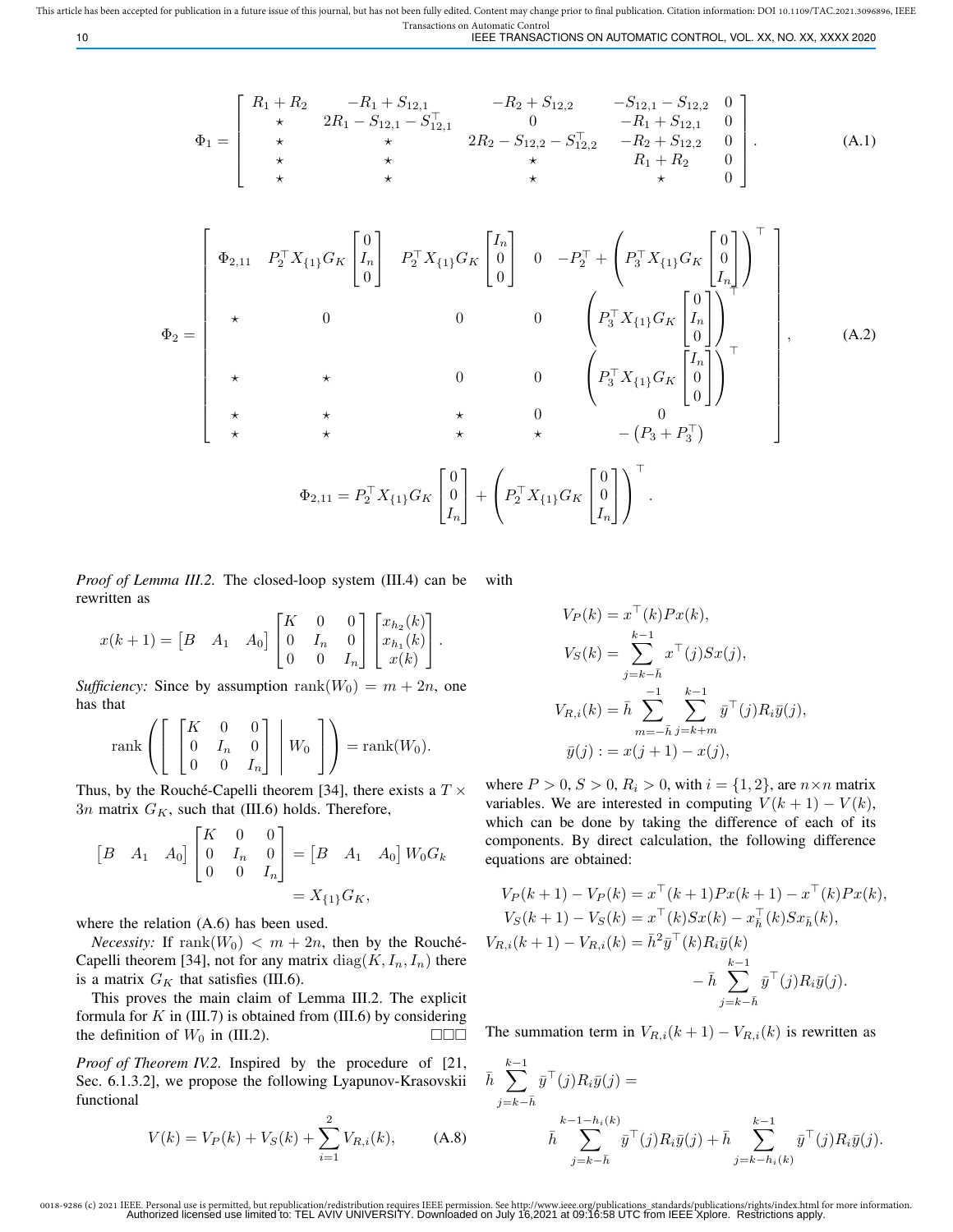This article has been accepted for publication in a future issue of this journal, but has not been fully edited. Content may change prior to final publication. Citation information: DOI 10.1109/TAC.2021.3096896, IEEE Transactions on Automatic Control<br>AUTHOR *et al.*: IEEE TRANSACTIONS ON AUTOMATIC CONTROL 2020

$$
\Phi = \begin{bmatrix}\n\Phi_{11} & \Phi_{12} & \Phi_{13} & -S_{12,1} - S_{12,2} & \Phi_{15} \\
\star & 2R_1 - S_{12,1} - S_{12,1}^{\top} & 0 & -R_1 + S_{12,1} & -\left(P_3^{\top} X_{\{1\}} G_K \begin{bmatrix} 0 \\ I_n \\ 0 \end{bmatrix}\right)^{\top} \\
\star & \star & 2R_2 - S_{12,2} - S_{12,2}^{\top} & -R_2 + S_{12,2} & -\left(P_3^{\top} X_{\{1\}} G_K \begin{bmatrix} I_n \\ 0 \\ 0 \end{bmatrix}\right)^{\top} \\
\star & \star & \star & R_1 + R_2 + S & 0 \\
\star & \star & \star & \Phi_{55} \\
\Phi_{11} = P - S + (1 - \bar{h}^2)(R_1 + R_2) - P_2^{\top} X_{\{1\}} G_K \begin{bmatrix} 0 \\ 0 \\ I_n \end{bmatrix} - \left(P_2^{\top} X_{\{1\}} G_K \begin{bmatrix} 0 \\ 0 \\ I_n \end{bmatrix}\right)^{\top}, \\
\Phi_{12} = -R_1 + S_{12,1} - P_2^{\top} X_{\{1\}} G_K \begin{bmatrix} 0 \\ I_n \\ 0 \end{bmatrix}, \Phi_{13} = -R_2 + S_{12,2} - P_2^{\top} X_{\{1\}} G_K \begin{bmatrix} I_n \\ 0 \\ 0 \end{bmatrix}, \\
\Phi_{15} = \bar{h}^2 (R_1 + R_2) + P_2^{\top} - \left(P_3^{\top} X_{\{1\}} G_K \begin{bmatrix} 0 \\ 0 \\ I_n \end{bmatrix}\right)^{\top}, \Phi_{55} = -P - \bar{h}^2 (R_1 + R_2) + (P_3 + P_3^{\top}).\n\end{bmatrix}
$$
\n(A.3)

$$
\bar{\Phi} = \begin{bmatrix}\n\bar{\Phi}_{11} & \bar{\Phi}_{12} & \bar{\Phi}_{13} & -\bar{S}_{12,1} - \bar{S}_{12,2} & \bar{\Phi}_{15} \\
\star & 2\bar{R}_{1} - \bar{S}_{12,1} - \bar{S}_{12,1} & 0 & -\bar{R}_{1} + \bar{S}_{12,1} & -\left(\varepsilon X_{\{1\}} G_{K} \begin{bmatrix} 0 \\ I_{n} \\ 0 \end{bmatrix} \overline{P}_{2}\right)^{\top} \\
\star & \star & 2\bar{R}_{2} - \bar{S}_{12,2} - \bar{S}_{12,2}^{\top} & -\bar{R}_{2} + \bar{S}_{12,2} & -\left(\varepsilon X_{\{1\}} G_{K} \begin{bmatrix} 0 \\ 0 \\ 0 \end{bmatrix} \overline{P}_{2}\right)^{\top} \\
\star & \star & \star & \bar{R}_{1} + \bar{R}_{2} + \bar{S} & 0 \\
\star & \star & \star & \bar{R}_{1} + \bar{R}_{2} + \bar{S} & 0 \\
\bar{\Phi}_{11} = \bar{P} - \bar{S} + (1 - \bar{h}^{2})(\bar{R}_{1} + \bar{R}_{2}) - X_{\{1\}} G_{K} \begin{bmatrix} 0 \\ 0 \\ I_{n} \end{bmatrix} \overline{P}_{2} - \left(X_{\{1\}} G_{K} \begin{bmatrix} 0 \\ 0 \\ I_{n} \end{bmatrix} \overline{P}_{2}\right)^{\top}, \\
\bar{\Phi}_{12} = -\bar{R}_{1} + \bar{S}_{12,1} - X_{\{1\}} G_{K} \begin{bmatrix} 0 \\ I_{n} \\ 0 \end{bmatrix} \overline{P}_{2}, \bar{\Phi}_{13} = -\bar{R}_{2} + \bar{S}_{12,2} - X_{\{1\}} G_{K} \begin{bmatrix} I_{n} \\ 0 \\ 0 \end{bmatrix} \overline{P}_{2}, \\
\bar{\Phi}_{15} = \bar{h}^{2} (\bar{R}_{1} + \bar{R}_{2}) + \bar{P}_{2} - \varepsilon \left(X_{\{1\}} G_{K} \begin{bmatrix} 0 \\ 0 \\ I_{n} \end{bmatrix} \overline{P}_{2}\right)^{\top}.\n\end{bmatrix}.
$$

$$
\tilde{\Phi}_{2} = \begin{bmatrix} P_{2}^{\top} \Delta_{[\cdot]} G_{K} \begin{bmatrix} 0 \\ 0 \\ I_{n} \end{bmatrix} + \begin{bmatrix} P_{2}^{\top} \Delta_{[\cdot]} G_{K} \begin{bmatrix} 0 \\ 0 \\ I_{n} \end{bmatrix} \end{bmatrix}^{\top} & P_{2}^{\top} \Delta_{[\cdot]} G_{K} \begin{bmatrix} 0 \\ I_{n} \\ 0 \end{bmatrix} & P_{2}^{\top} \Delta_{[\cdot]} G_{K} \begin{bmatrix} I_{n} \\ 0 \\ 0 \end{bmatrix} & 0 & \begin{bmatrix} \varepsilon P_{2}^{\top} \Delta_{[\cdot]} G_{K} \begin{bmatrix} 0 \\ 0 \\ I_{n} \end{bmatrix} \end{bmatrix}^{\top} \\ \star & 0 & 0 & 0 & \begin{bmatrix} \varepsilon P_{2}^{\top} \Delta_{[\cdot]} G_{K} \begin{bmatrix} 0 \\ I_{n} \\ 0 \end{bmatrix} \end{bmatrix}^{\top} \\ \star & \star & 0 & 0 & \begin{bmatrix} \varepsilon P_{2}^{\top} \Delta_{[\cdot]} G_{K} \begin{bmatrix} I_{n} \\ 0 \\ 0 \end{bmatrix} \end{bmatrix}^{\top} \\ \star & \star & \star & 0 & 0 \\ \star & \star & \star & \star & 0 \\ \star & \star & \star & \star & 0 \end{bmatrix} \end{bmatrix}
$$
\n(A.5)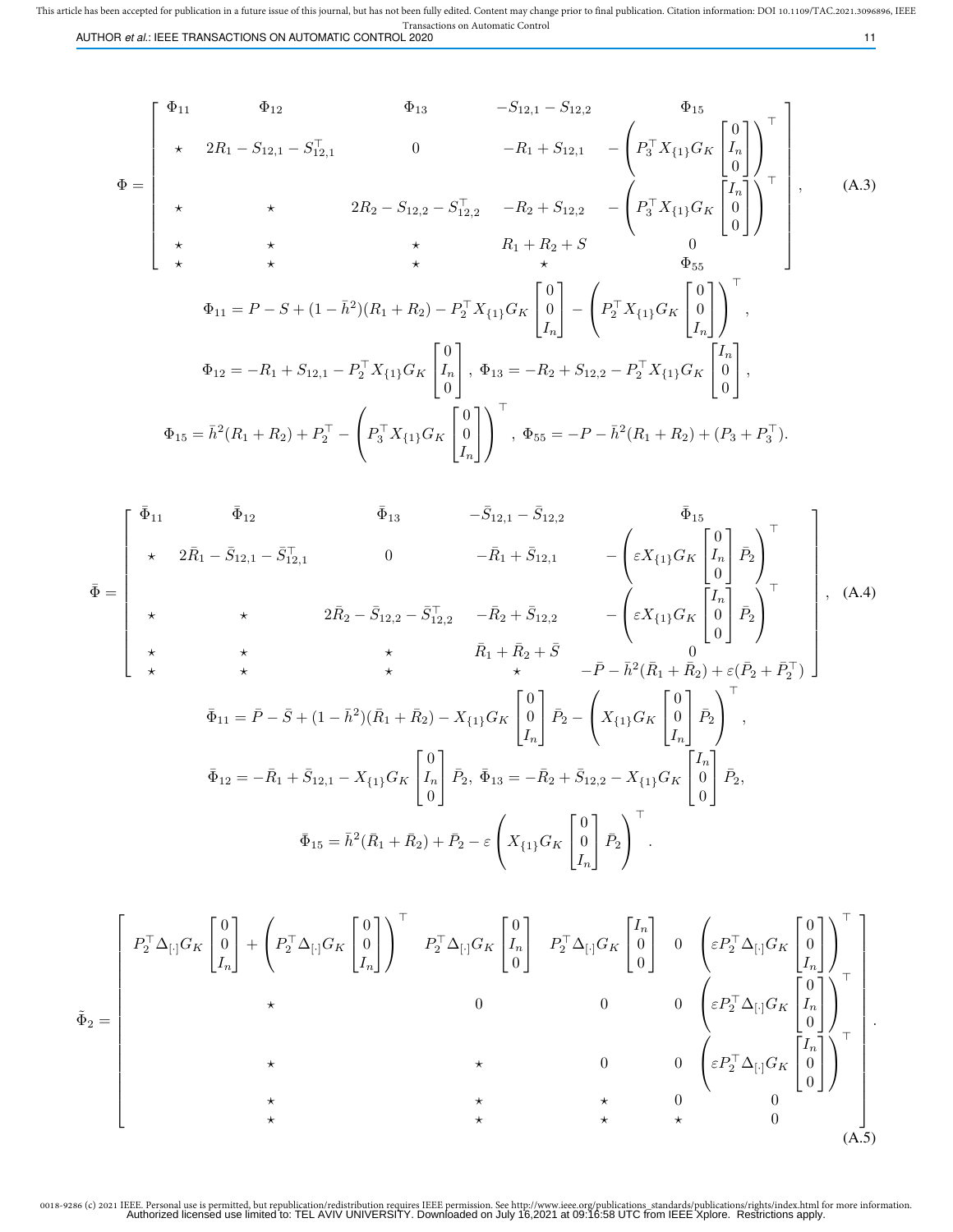By applying Jensen's inequality twice [21, Sec. 6.1.3.2], one obtains

$$
\bar{h} \sum_{j=k-\bar{h}}^{k-1-h_i(k)} \bar{y}^{\top}(j) R_i \bar{y}(j) \ge
$$
\n
$$
\frac{\bar{h}}{\bar{h} - h_i(k)} \left[ x_{h_i(k)}(k) - x_{\bar{h}}(k) \right]^{\top} R_i \left[ x_{h_i(k)}(k) - x_{\bar{h}}(k) \right],
$$
\n
$$
\bar{h} \sum_{j=k-h_i(k)}^{k-1} \bar{y}^{\top}(j) R_i \bar{y}(j) \ge
$$
\n
$$
\frac{\bar{h}}{h_i(k)} \left[ x(k) - x_{h_i(k)}(k) \right]^{\top} R_i \left[ x(k) - x_{h_i(k)}(k) \right].
$$

Furthermore, by invoking the reciprocally convex approach [21, Lem. 3.4] one has

$$
\bar{h} \sum_{j=k-\bar{h}}^{k-1} \bar{y}^{\top}(j) R_{i} \bar{y}(j) \ge
$$
\n
$$
\frac{\bar{h}}{\bar{h} - h_{i}(k)} \left[ x_{h_{i}(k)}(k) - x_{\bar{h}}(k) \right]^{\top} R_{i} \left[ x_{h_{i}(k)}(k) - x_{\bar{h}}(k) \right]
$$
\n
$$
+ \frac{\bar{h}}{h_{i}(k)} \left[ x(k) - x_{h_{i}(k)}(k) \right]^{\top} R_{i} \left[ x(k) - x_{h_{i}(k)}(k) \right] \ge
$$
\n
$$
\left[ x(k) - x_{h_{i}(k)}(k) \right]^{\top} \left[ R_{i} \quad S_{12,i} \right] \left[ x(k) - x_{h_{i}(k)}(k) \right],
$$
\n
$$
\left[ x_{h_{i}(k)}(k) - x_{\bar{h}}(k) \right] \tag{A.9}
$$

for any  $S_{12,i} \in \mathbb{R}^{n \times n}$  satisfying

$$
\begin{bmatrix} R_i & S_{12,i} \\ \star & R_i \end{bmatrix} \ge 0.
$$

Consider the short-hand

$$
\chi^{\top}(k) = \left[ x^{\top}(k), x_{h_1(k)}^{\top}(k), x_{h_2(k)}^{\top}(k), x_{h}^{\top}(k), x^{\top}(k+1) \right].
$$
\n(A.10)

Then, by using (A.9) and (A.10) we obtain

$$
\sum_{i=1}^{2} V_{R,i}(k+1) - V_{R,i}(k) \leq \bar{h}^{2} \bar{y}^{\top}(k) (R_{1} + R_{2}) \bar{y}(k) - \chi^{\top}(k) \Phi_{1} \chi(k),
$$
\n(A.11)

where  $\Phi_1$  is given in (A.1).

Now, consider (III.5) and (III.6) in Lemma III.2. From them it follows that

$$
BK = X_{\{1\}}G_K \begin{bmatrix} I_n & 0 & 0 \end{bmatrix}^\top,
$$
  
\n
$$
A_1 = X_{\{1\}}G_K \begin{bmatrix} 0 & I_n & 0 \end{bmatrix}^\top,
$$
  
\n
$$
A_0 = X_{\{1\}}G_K \begin{bmatrix} 0 & 0 & I_n \end{bmatrix}^\top,
$$
 (A.12)

subject to

$$
0 = U_{h_2,\{0\}} G_K \begin{bmatrix} 0 & I_n & 0 \end{bmatrix}^\top = U_{h_2,\{0\}} G_K \begin{bmatrix} 0 & 0 & I_n \end{bmatrix}^\top,
$$
  
\n
$$
0 = X_{h_1,\{0\}} G_K \begin{bmatrix} I_n & 0 & 0 \end{bmatrix}^\top = X_{h_1,\{0\}} G_K \begin{bmatrix} 0 & 0 & I_n \end{bmatrix}^\top,
$$
  
\n
$$
0 = X_{\{0\}} G_K \begin{bmatrix} I_n & 0 & 0 \end{bmatrix}^\top = X_{\{0\}} G_K \begin{bmatrix} 0 & I_n & 0 \end{bmatrix}^\top.
$$
  
\n(A.13)

Now, combining the descriptor method [21, Sec. 3.5.2] with the data-based representation of the system matrices in (A.12), we obtain

$$
0 = 2 \left[ x^{\top}(k) P_2^{\top} + x^{\top}(k+1) P_3^{\top} \right] \times
$$
  
\n
$$
\times \left[ X_{\{1\}} G_K \left[ x_{h_2(k)}^{\top}(k), x_{h_1(k)}^{\top}(t), x^{\top}(k) \right]^{\top} - x(k+1) \right]
$$
  
\n
$$
= -2x^{\top}(k) P_2^{\top} x(k+1) - 2x^{\top}(k+1) P_3^{\top} x(k+1)
$$
  
\n
$$
+ 2(x^{\top}(k) P_2^{\top} + x^{\top}(k+1) P_3^{\top}) X_{\{1\}} G_K \times
$$
  
\n
$$
\times \left( \begin{bmatrix} I_n \\ 0 \\ 0 \end{bmatrix} x_{h_2(k)}(k) + \begin{bmatrix} 0 \\ I_n \\ 0 \end{bmatrix} x_{h_1(k)}(k) + \begin{bmatrix} 0 \\ 0 \\ I_n \end{bmatrix} x(k) \right),
$$
  
\n(A.14)

where  $P_2 \in \mathbb{R}^{n \times n}$  and  $P_3 \in \mathbb{R}^{n \times n}$  are matrix variables. By using the short-hand (A.10), we can rewrite (A.14) as the quadratic form

$$
0 = \chi^{\top}(k)\Phi_2\chi(k), \tag{A.15}
$$

with  $\Phi_2$  given in (A.2).

Now, retaking the calculation  $V(k+1) - V(k)$ , by considering (A.11), (A.15), and adding  $\Phi_1$  and  $\Phi_2$  we obtain

$$
V(k+1) - V(k) \le -\chi^{\top}(k)\Phi\chi(k), \tag{A.16}
$$

where  $\Phi$  is given in (A.3).

By recalling that both  $G_K$  and K are design parameters, an inspection of  $\Phi$  in (A.3) reveals that it contains nonlinear terms in the decision variables. In order to reformulate  $\Phi$  as an LMI, we follow the standard approach in control design of TDSs via the descriptor method, see [21, Chapter 6]. Since  $\Phi > 0$  in (A.3) implies that  $\Phi_{55} > 0$ , we have  $P_3 + P_3^{\top} > 0$ , meaning that  $P_3$  is invertible. We choose  $P_3 = \varepsilon P_2$ , where  $\varepsilon > 0$  is a scalar tuning parameter. Then, we define  $\overline{P}_2 = P_2^{-1}$  and the matrices

$$
\begin{aligned}\n\bar{P} &= \bar{P}_2^\top P \bar{P}_2, & \bar{R}_i &= \bar{P}_2^\top R_i \bar{P}_2, \\
\bar{S} &= \bar{P}_2^\top S \bar{P}_2, & \bar{S}_{12,i} &= \bar{P}_2^\top S_{12,i} \bar{P}_2.\n\end{aligned} \tag{A.17}
$$

Consider the congruent transformation  $\bar{\Phi} = \mathbf{P}^\top \Phi \mathbf{P}$ , with

$$
\mathbf{P} = \text{diag}(\bar{P}_2, \,\bar{P}_2, \,\bar{P}_2, \,\bar{P}_2, \,\bar{P}_2).
$$

The resulting matrix  $\overline{\Phi}$  is given in (A.4), which is linear in all decision variables. Now, inspired by [13], we introduce the auxiliary matrix variables

$$
Q_1 = G_K \begin{bmatrix} I_n \\ 0 \\ 0 \end{bmatrix} \bar{P}_2, \ Q_2 = G_K \begin{bmatrix} 0 \\ I_n \\ 0 \end{bmatrix} \bar{P}_2, \ Q_3 = G_K \begin{bmatrix} 0 \\ 0 \\ I_n \end{bmatrix} \bar{P}_2.
$$
\n(A.18)

By considering (III.2) and the restriction (III.6), it holds that

$$
K\bar{P}_2 = U_{h_2,\{0\}} G_K \begin{bmatrix} I_n \\ 0 \\ 0 \end{bmatrix} \bar{P}_2 = U_{h_2,\{0\}} Q_1,
$$
  

$$
\bar{P}_2 = X_{h_1,\{0\}} G_K \begin{bmatrix} 0 \\ I_n \\ 0 \end{bmatrix} \bar{P}_2 = X_{h_1,\{0\}} Q_2,
$$
 (A.19)  

$$
\bar{P}_2 = X_{\{0\}} G_K \begin{bmatrix} 0 \\ 0 \\ I_n \end{bmatrix} \bar{P}_2 = X_{\{0\}} Q_3.
$$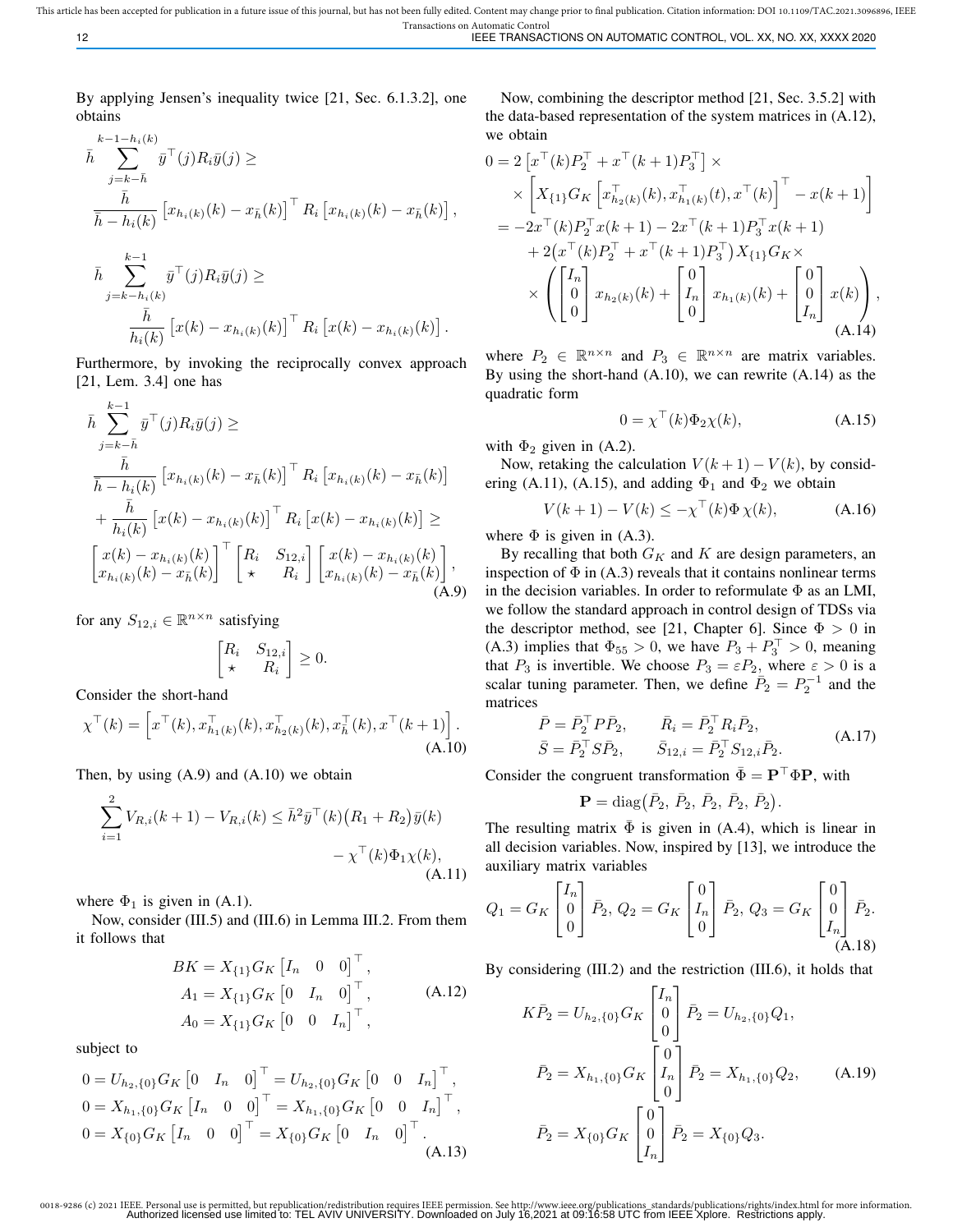This article has been accepted for publication in a future issue of this journal, but has not been fully edited. Content may change prior to final publication. Citation information: DOI 10.1109/TAC.2021.3096896, IEEE Transactions on Automatic Control

AUTHOR *et al*.: IEEE TRANSACTIONS ON AUTOMATIC CONTROL 2020 **13** 13

Replacing the previous definitions in  $\overline{\Phi}$  in (A.4) yields the matrix  $\overline{\Phi}$  in (IV.5) and the data-based set of inequalities (IV.1) and (IV.2). The equality restrictions (IV.3) follow from (A.13) and the definitions  $(A.18)$  and  $(A.19)$ . The control gain K is obtained from (A.19) and is given in (IV.4). Then, if the abovementioned inequalities hold, we have  $V(k+1)-V(k) < 0$ . By invoking [21, Thm. 6.1], the assertions of the theorem follow.  $\Box \Box \Box$ 

*Proof of Corollary IV.4.* Consider the Lyapunov-Krasovskii functional given in (A.8) and the short-hand introduced in (A.10). From (A.16) together with the performance output  $z(k)$  given in (IV.7), we have

$$
V(k+1) - V(k) + z^{\top}(k)z(k) \leq -\hat{\chi}^{\top}(k)\Psi\hat{\chi}(k),
$$

where  $\hat{\chi}^{\top}(k) = [\chi^{\top}(k), z^{\top}(k)]$  and

$$
\Psi = \begin{bmatrix} \Phi & -\kappa^{\top} \\ \star & I_n \end{bmatrix},
$$
\n
$$
\kappa = \begin{bmatrix} L_1 & L_2 & DK & 0 & 0 \end{bmatrix}.
$$
\n(A.20)

The matrix  $\Phi$  is given in (A.3). Consider once more the matrices introduced in (A.17). As before, in order to obtain an LMI, we perform a congruent transformation. Define the block-diagonal matrix P

$$
\mathbf{P} = \text{diag}(\bar{P}_2, \bar{P}_2, \bar{P}_2, \bar{P}_2, \bar{P}_2, I_n).
$$

Using P, we define the congruent matrix  $\bar{\Psi} = P^{\top} \Psi P$ , and, by considering the substitutions (A.18), we obtain the matrix

$$
\begin{aligned} \bar{\Psi} &= \left[ \begin{array}{ccc} \bar{\Phi} & -\bar{\kappa}^\top \\ \star & I_n \end{array} \right], \\ \bar{\kappa} &= \left[ L_1 \bar{P}_2 & L_2 \bar{P}_2 & DK \bar{P}_2 \quad 0 & 0 \right], \end{aligned}
$$

with  $\bar{\Phi}$  given in (A.4). By replacing  $\bar{P}_2$  following (A.19), it results  $\bar{\Psi}$  in (IV.8). By invoking [21, Prop. 6.5], we have that  $J \le V(x_0) = x^{\top}(0)Px(0)$  if the data-based inequalities (IV.8) and (IV.9) are satisfied. In addition, we have  $V(0) < \delta$ , and by transitivity  $J \leq \delta$ , if (IV.10) is simultaneously satisfied. This is achieved by selecting the feedback gain  $K$  according to  $(IV.11)$ .

*Proof of Corollary IV.6.* Consider the performance index

$$
J_{\infty} = \sum_{k=0}^{\infty} \left( z^{\top}(k)z(k) - \gamma \omega^{\top}(k) \omega(k) \right).
$$

If one can find a feedback gain K such that  $J_{\infty} < 0$ , then the system (IV.12) has an  $L_2$ -gain less than  $\gamma$  [21]. Such gain can be found as follows. Consider the short hand

$$
\hat{\chi}_2^{\top}(k) = [\hat{\chi}^{\top}(k), \omega^{\top}(k)].
$$

From (A.16) together with the system dynamics (IV.12) and (IV.13), we obtain

$$
-\hat{\chi}_2^{\top}(k)\Gamma\hat{\chi}_2(k) \ge
$$
  
 
$$
V(k+1) - V(k) + (z^{\top}(k)z(k) - \gamma\omega^{\top}(k)\omega(k)),
$$
  
(A.21)

with

$$
\Gamma = \begin{bmatrix} \Psi & \kappa_2^{\top} \\ \star & \gamma I_n \end{bmatrix},
$$
\n(A.22)\n
$$
\kappa_2 = \begin{bmatrix} -D_0^{\top} P_2 & 0 & 0 & 0 & -\varepsilon D_0^{\top} P_2 & 0 \end{bmatrix},
$$

where  $\Psi$  is given in (A.20). As in the proof of Theorem IV.2 and Corollary IV.4, we consider the congruent matrix  $\Gamma =$  ${\bf P}^\top\Gamma{\bf P}$  with

$$
\mathbf{P} = \text{diag}(\bar{P}_2, \bar{P}_2, \bar{P}_2, \bar{P}_2, \bar{P}_2, I_n, I_n),
$$

where  $\overline{P}_2 = P_2^{-1}$ . This done to obtain an LMI from the original BMI. By taking into account (A.17), (A.18) and (A.19), we obtain the matrix  $\Gamma$  in (IV.14). Hence, if (IV.14) and (IV.15) are satisfied, the gain given in (IV.16) guarantees a  $L_2$  gain of  $\gamma$  for  $\omega(k) \neq 0$ .

*Proof of Proposition V.2.* Let  $h_1 = j^*$  and  $h_2 = i^*$  hold, and consider the short-hands  $W_{0\star} = W_{0,(i^{\star},j^{\star})}, W_{0\star}^{\text{nom}} =$  $W_{0,(i^*,j^*)}^{\text{nom}}$  and  $W_{0*}^{\delta} = W_{0,(i^*,j^*)}^{\delta}$ . In the unperturbed case (i.e.,  $\hat{W}_{0\star}^{\delta} = 0$  and  $X_{\{1\}}^{\delta} = 0$ ), the orthogonal distance  $d_{(i^*,j^*)}(X_{\{1\}})$  defined in (V.7) is zero, in other words (V.5) holds. In contrast, in the perturbed case ( $W_{0\star}^{\delta} \neq 0$ ,  $X_{\{1\}}^{\delta} \neq 0$ ) we have

$$
d_{(i^*,j^*)}(X_{\{1\}}) = \left\| X_{\{1\}} \left( I_T - W_{0\star}^{\dagger} W_{0\star} \right) \right\|_2
$$
  
= 
$$
\left\| \left( X_{\{1\}}^{\text{nom}} + X_{\{1\}}^{\delta} \right) \left( I_T - W_{0\star}^{\dagger} W_{0\star} \right) \right\|_2.
$$
 (A.23)

Therefore, it follows that

$$
d_{(i^*,j^*)}(X_{\{1\}}) \le d_{(i^*,j^*)}(X_{\{1\}}^{\text{nom}}) + d_{(i^*,j^*)}(X_{\{1\}}^{\delta}). \quad \text{(A.24)}
$$

From the properties of orthogonal projectors, we immediately have

$$
d_{(i^*,j^*)}(X_{\{1\}}^{\delta}) \le ||X_{\{1\}}^{\delta}||_2 \le r_{X_{\{1\}}^{\delta}}.
$$
 (A.25)

Now, we proceed to upper bound  $d_{(i^*,j^*)}(X_{\{1\}}^{\text{nom}})$ , for which we recall (V.2) and consider

$$
I_T - W_{0\star}^{\dagger} W_{0\star} = I_T - \left(W_{0\star}^{\text{nom}}\right)^{\dagger} W_{0\star}^{\text{nom}}
$$
  
+ 
$$
\left(W_{0\star}^{\text{nom}}\right)^{\dagger} W_{0\star}^{\text{nom}} - W_{0\star}^{\dagger} W_{0\star}.
$$
 (A.26)

In account of (A.26) and the fact that

$$
X_{\{1\}}^{\text{nom}} \left( I_T - \left( W_{0\star}^{\text{nom}} \right)^{\dagger} W_{0\star}^{\text{nom}} \right) = 0, \tag{A.27}
$$

we have from (A.23) that

$$
d_{(i^*,j^*)}(X_{\{1\}}^{\text{nom}}) = \left\| X_{\{1\}}^{\text{nom}} \left( \left( W_{0\star}^{\text{nom}} \right)^{\dagger} W_{0\star}^{\text{nom}} - W_{0\star}^{\dagger} W_{0\star} \right) \right\|_2.
$$
\n(A.28)

Therefore, to obtain an upper bound for  $d_{(i^*,j^*)}(X_{\{1\}}^{\text{nom}})$  we need to bound the difference

$$
\left\| \left(W_{0\star}^{\rm nom}\right)^\dagger W_{0\star}^{\rm nom} - W_{0\star}^\dagger W_{0\star} \right\|_2.
$$

<sup>0018-9286 (</sup>c) 2021 IEEE. Personal use is permitted, but republication/redistribution requires IEEE permission. See http://www.ieee.org/publications\_standards/publications/rights/index.html for more information.<br>Authorized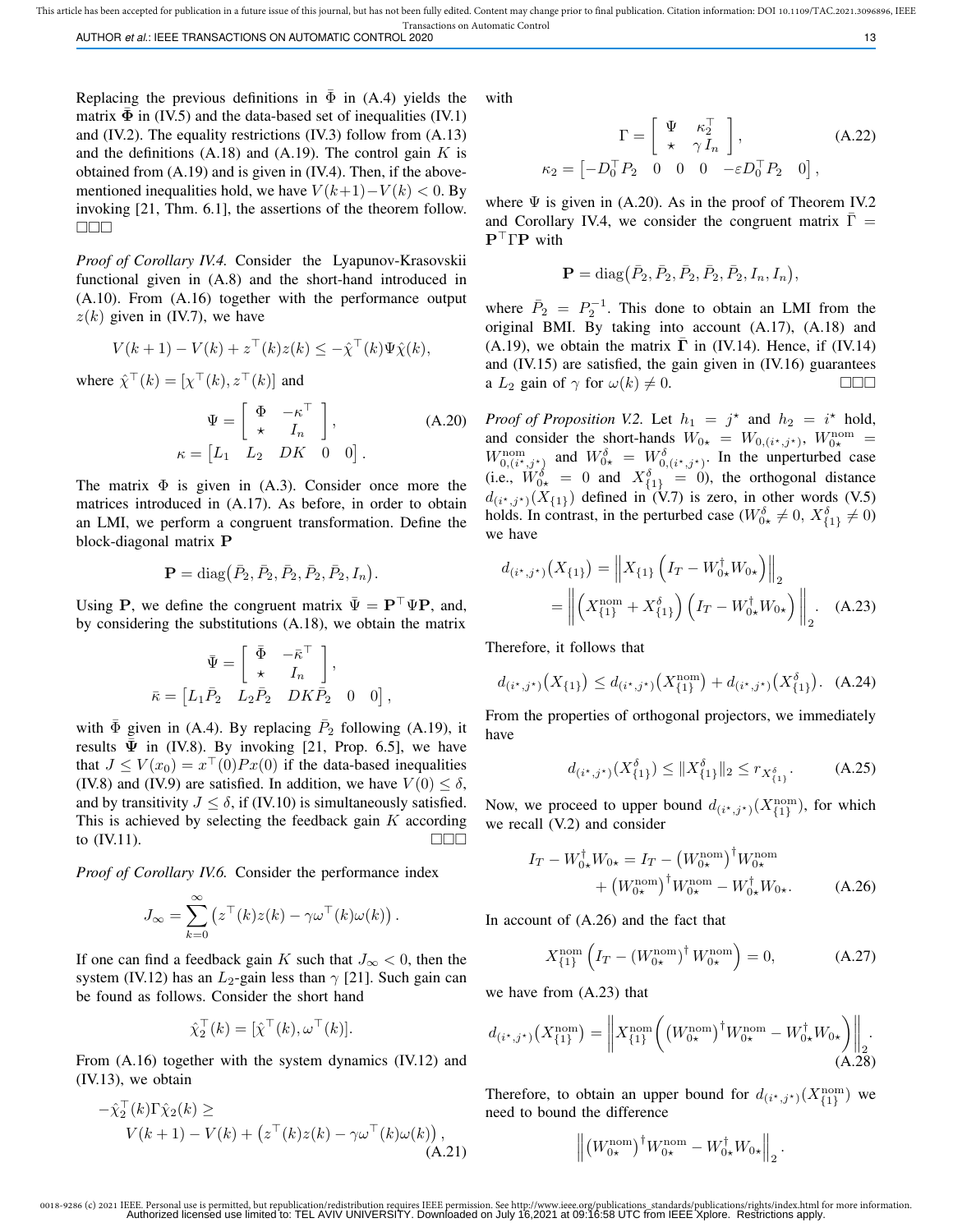14 IEEE TRANSACTIONS ON AUTOMATIC CONTROL, VOL. XX, NO. XX, XXXX 2020

Following [29, Thm. 4.1], and under Assumption V.1, it holds that

$$
\begin{aligned} \left\| \left( W_{0\star}^{\rm nom} \right)^\dagger & W_{0\star}^{\rm nom} - W_{0\star}^\dagger W_{0\star} \right\|_2 \leq \\ & \qquad \psi \left( \frac{ \left\| W_{0\star}^{\delta,12} \right\|_2 \left\| W_{0\star}^\dagger \right\|_2 }{ 1 - \left\| W_{0\star}^{\delta,11} \right\|_2 \left\| W_{0\star}^\dagger \right\|_2 } \right), \end{aligned}
$$

with  $\psi(\cdot)$  defined in (V.8), and  $||W_{0\star}^{\delta,11}||_2$  and  $||W_{0\star}^{\delta,12}||_2$  as in (V.3). Given that  $\psi$  is a monotonically increasing function of its argument and that with Assumption V.1 the relation (V.9) holds, we have that

$$
1 - \left\| W_{0\star}^{\delta,11} \right\|_2 \left\| W_{0\star}^\dagger \right\|_2 \ge 1 - r_{W_{0,(i,j)}^{\delta,11}} \left\| W_{0\star}^\dagger \right\|_2 > 0,
$$

it follows that

$$
\left\| \left( W_{0\star}^{\text{nom}} \right)^{\dagger} W_{0\star}^{\text{nom}} - W_{0\star}^{\dagger} W_{0\star} \right\|_2 \leq \psi \left( \frac{r_{W_{0\star}^{\delta,12}} \left\| W_{0\star}^{\dagger} \right\|_2}{1 - r_{W_{0\star}^{\delta,11}} \left\| W_{0\star}^{\dagger} \right\|_2} \right)
$$

$$
= \psi(\sigma^{\star}), \qquad \text{(A.29)}
$$

with  $r_{W_{0+}^{\delta,11}}$  and  $r_{W_{0+}^{\delta,12}}$  as in (V.9) and  $\sigma^*$  given in (V.11). Hence, from  $(A.28)$  and  $(A.29)$ , we obtain

$$
d_{i^*,j^*}(X_{\{1\}}^{\text{nom}}) \leq ||X_{\{1\}}^{\text{nom}}||_2 \cdot \psi(\sigma^*)
$$
  
 
$$
\leq (||X_{\{1\}}||_2 + r_{X_{\{1\}}^{\delta}}) \cdot \psi(\sigma^*) . \quad (A.30)
$$

In account of  $(A.24)$  and the bounds  $(A.25)$  and  $(A.30)$ , the upper bound for  $d_{(i^*,j^*)}(X_{\{1\}})$  given in (V.10) follows.

For  $i \neq i^*$  and  $j \neq j^*$ , (A.27) does not hold, and thus, the upper bound for  $d_{(i,j)}(X_{\{1\}})$  given in (V.10) increases.

Once the correct delays are determined, the corresponding open- and closed-loop data-based system representations are obtained via Proposition III.1 and Lemma III.2, respectively.

Finally, if for two distinct pairs  $(i, j)$  the condition (V.10) holds simultaneously, there are two candidates for the delay values and it is not possible to distinguish between them with the derived bound (V.10) and with the available data.  $\square\square\square$ 

*Proof of Theorem V.3.* As in Theorem V.3, let there exist the matrices  $Q_i$  for  $i = \{1, 2, 3\}$ ,  $\overline{P}$ ,  $\overline{S}$ ,  $\overline{R}_i$  and  $\overline{S}_{12,i}$  for  $i =$  $\{1, 2\}$ , and compute K following (V.16). Following (A.19), define  $\overline{P}_2 = X_{\{0\}} Q_3$ . By using (A.17), the matrices P, S,  $R_i$ and  $S_{12,i}$  for  $i = \{1,2\}$  can be computed. With these matrices, the Lyapunov-Krasovskii functional (A.8) can be built and used to analyze the stability of  $(II.1)$  with feedback gain  $K$ .

Consider the proof of Theorem IV.2. The effect of the noise impacts the terms introduced by the descriptor method, i.e. (A.14), since

$$
X_{\{1\}}G_K\begin{bmatrix} x_{h_2(k)}(k) \\ x_{h_1(k)}(k) \\ x(k) \end{bmatrix} - x(k+1) =
$$
  

$$
(X_{\{1\}}G_K - [BK \ A_1 \ A_0])\begin{bmatrix} x_{h_2(k)}(k) \\ x_{h_1(k)}(k) \\ x(k) \end{bmatrix} \neq 0.
$$
  
(A.31)

To account for this mismatch, we compute the error induced by the corrupted data. Consider the nominal part of the data  $X_{\{1\}}^{\text{nom}}$ 

and  $W_0^{\text{nom}}$ . From Assumption V.1.1 we have rank $(W_0^{\text{nom}})$  =  $m + 2n$ . It follows that

$$
\begin{bmatrix} B & A_1 & A_0 \end{bmatrix} = X_{\{1\}}^{\text{nom}} \left( W_0^{\text{nom}} \right)^{\dagger}.
$$

From (III.6) in combination with the expression above, we get

$$
\begin{bmatrix} BK & A_1 & A_0 \end{bmatrix} = X_{\{1\}}^{\text{nom}} \left( W_0^{\text{nom}} \right)^{\dagger} W_0 G_K.
$$

By using this relation, we obtain

$$
X_{\{1\}}G_K - [BK \quad A_1 \quad A_0] =
$$
  

$$
\left(X_{\{1\}} - X_{\{1\}}^{\text{nom}} (W_0^{\text{nom}})^{\dagger} W_0\right) G_K. \quad (A.32)
$$

Note that  $X_{\{1\}} = X_{\{1\}}^{\text{nom}} + X_{\{1\}}^{\delta}$  and  $W_0 = W_0^{\text{nom}} + W_0^{\delta}$ . We further continue from (A.32) as

$$
X_{\{1\}} - X_{\{1\}}^{\text{nom}} (W_0^{\text{nom}})^{\dagger} W_0 =
$$
  
\n
$$
X_{\{1\}}^{\text{nom}} \left( I_T - (W_0^{\text{nom}})^{\dagger} W_0 \right) + X_{\{1\}}^{\delta}
$$
  
\n
$$
= X_{\{1\}}^{\text{nom}} \left( I_T - (W_0^{\text{nom}})^{\dagger} W_0^{\text{nom}} - (W_0^{\text{nom}})^{\dagger} W_0^{\delta} \right) + X_{\{1\}}^{\delta}
$$
  
\n
$$
= - X_{\{1\}}^{\text{nom}} (W_0^{\text{nom}})^{\dagger} W_0^{\delta} + X_{\{1\}}^{\delta}
$$
  
\n
$$
= - [B \quad A_1 \quad A_0] W_0^{\delta} + X_{\{1\}}^{\delta} = -\Delta_{[\cdot]}.
$$

Then, in order to account for the mismatch (A.31) and to keep the equation (A.14) equal to zero, we add the compensating term

$$
2\left[x^{\top}(k) + \varepsilon x^{\top}(k+1)\right]P_2^{\top} \times \Delta_{[\cdot]}G_K\begin{bmatrix} x_{h_{2k}}(k) \\ x_{h_{1k}}(k) \\ x(k) \end{bmatrix}
$$

to (A.14). This term can be written as the quadratic form  $\chi^{\top}(k)\tilde{\Phi}_2\chi(k)$  with  $\tilde{\Phi}_2$  given in (A.5). Carrying this term along and continuing as in the proof of Theorem IV.2, we obtain

$$
V(k+1) - V(k) \le -\chi^{\top}(k) \left(\bar{\Phi} - \tilde{\Phi}_2\right) \chi(k). \quad (A.33)
$$

As before, to obtain an LMI from (A.33), we make use of a congruent transformation. Let  $\mathbf{P} = \text{diag}(\bar{P}_2, \bar{P}_2, \bar{P}_2, \bar{P}_2, \bar{P}_2)$ , and consider the congruent transformation

$$
\mathbf{P}^\top \left( \bar{\Phi} - \tilde{\Phi}_2 \right) \mathbf{P} = \bar{\pmb{\Phi}} - \tilde{\pmb{\Phi}}_2,
$$

where  $\overline{\Phi}$  is given in (IV.5) and

$$
\tilde{\Phi}_2 = \Delta \mathbf{Q} + \mathbf{Q}^\top \mathbf{\Delta}^\top,\tag{A.34}
$$

with  $\Delta = \text{diag}(\Delta_{[\cdot]}, \Delta_{[\cdot]}, \Delta_{[\cdot]}, \Delta_{[\cdot]}, \Delta_{[\cdot]})$  and Q is given in (V.15). Using (A.34), it follows that

$$
\tilde{\mathbf{\Phi}}_2 \leq \lambda \mathbf{\Delta} \mathbf{\Delta}^\top + \frac{1}{\lambda} \mathbf{Q}^\top \mathbf{Q} \leq \alpha^2 \lambda I_{5n} + \frac{1}{\lambda} \mathbf{Q}^\top \mathbf{Q},
$$

with  $\lambda > 0$  and  $\alpha > 0$  as in Theorem (V.3). Therefore, the negativeness of (A.33) can be ensured if

$$
\bar{\mathbf{\Phi}} - \alpha^2 \lambda I_{5n} - \frac{1}{\lambda} \mathbf{Q}^\top \mathbf{Q} > 0.
$$

By using the Schur complement, the inequality above is transformed into (V.13). Hence, if (V.13) and (V.14) are satisfied, it is ensured that  $V(k+1)-V(k) < 0$  and the origin of (II.1) with feedback  $u(k) = Kx(k)$ , where K is given in (V.16) is exponentially stable.

 $\Box\Box\Box$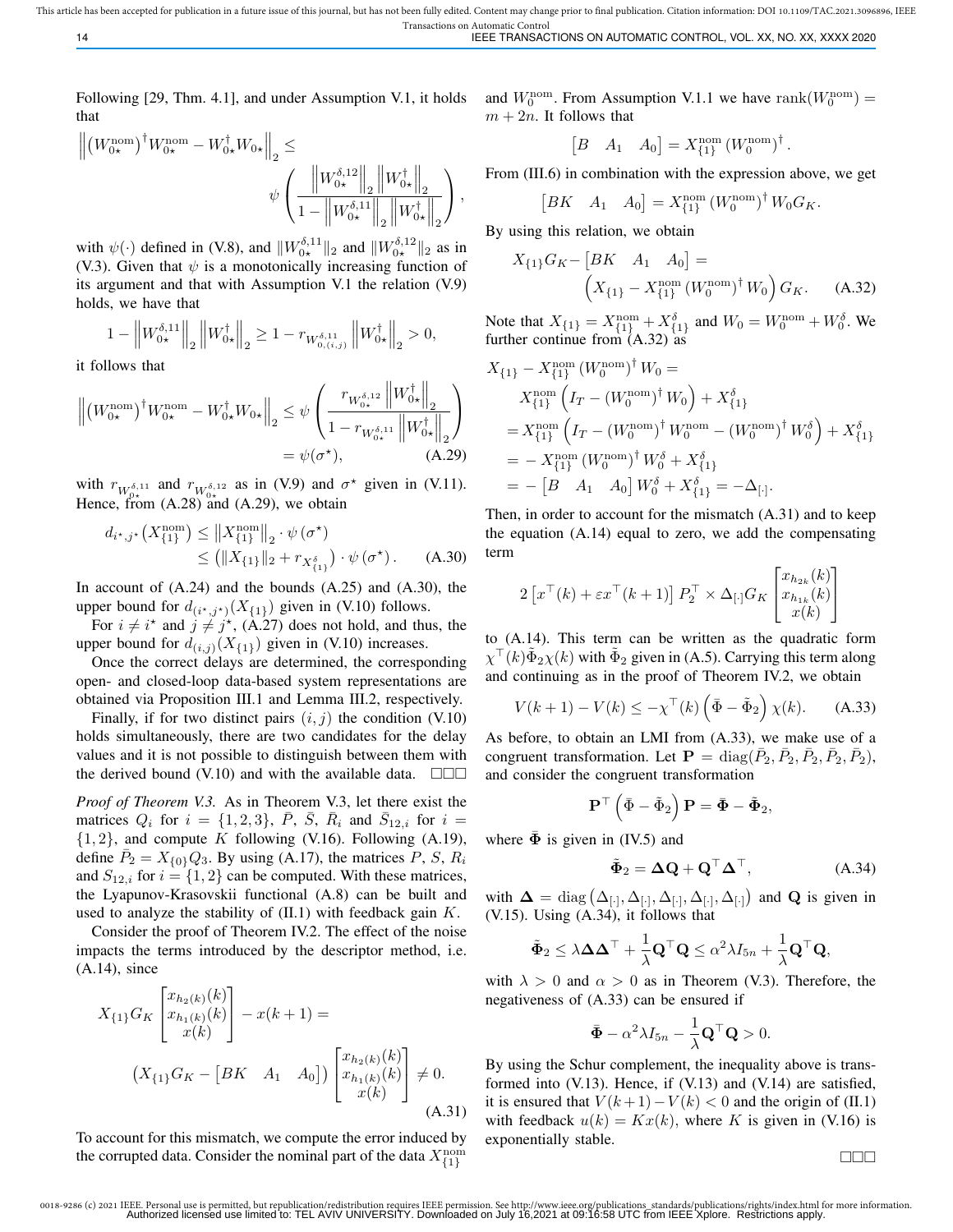Transactions on Automatic Control AUTHOR *et al.*: IEEE TRANSACTIONS ON AUTOMATIC CONTROL 2020 15

#### **REFERENCES**

- [1] A. Bazanella, L. Campestrini, and E. D., *Data-Driven Controller Design - The* H<sup>2</sup> *Approach*. Dordrecht, The Netherlands: Springer Netherlands, 2012. [Online]. Available: doi.org/10.1007/978-94-007-2300-9
- [2] Z.-S. Hou and Z. Wang, "From model-based control to datadriven control: Survey, classification and perspective," *Information Sciences*, vol. 235, pp. 3 – 35, 2013. [Online]. Available: doi.org/10.1016/j.ins.2012.07.014
- [3] I. Markovsky and P. Rapisarda, "On the linear quadratic data-driven control," in *2007 European Control Conference (ECC)*, 2007, pp. 5313– 5318.
- [4] I. Markovsky and P. Rapisarda, "Data-driven simulation and control," *International Journal of Control*, vol. 81, no. 12, pp. 1946–1959, 2008.
- [5] U. S. Park and M. Ikeda, "Stability analysis and control design of LTI discrete-time systems by the direct use of time series data," *Automatica*, vol. 45, no. 5, pp. 1265 – 1271, 2009. [Online]. Available: doi.org/10.1016/j.automatica.2008.12.012
- [6] J. Coulson, J. Lygeros, and F. Dörfler, "Data-enabled predictive control: In the shallows of the deepc," in *2019 18th European Control Conference (ECC)*. IEEE, 2019, pp. 307–312.
- [7] ——, "Regularized and distributionally robust data-enabled predictive control," in *2019 IEEE 58th Conference on Decision and Control (CDC)*. IEEE, 2019, pp. 2696–2701.
- [8] J. Berberich, J. Köhler, M. A. Müller, and F. Allgöwer, "Data-driven model predictive control with stability and robustness guarantees," *IEEE Transactions on Automatic Control*, 2020.
- [9] B. Pang, T. Bian, and Z. Jiang, "Data-driven finite-horizon optimal control for linear time-varying discrete-time systems," in *2018 IEEE Conference on Decision and Control (CDC)*, 2018, pp. 861–866.
- [10] S. Tu and B. Recht, "The gap between model-based and modelfree methods on the linear quadratic regulator: An asymptotic viewpoint," *arXiv preprint arXiv:1812.03565*, 2018. [Online]. Available: arxiv.org/abs/1812.03565
- [11] M. Rotulo, C. De Persis, and P. Tesi, "Data-driven linear quadratic regulation via semidefinite programming," *arXiv preprint arXiv:1911.07767*, 2019. [Online]. Available: arxiv.org/abs/1911.07767
- [12] S. Dean, S. Tu, N. Matni, and B. Recht, "Safely learning to control the constrained linear quadratic regulator," in *2019 American Control Conference (ACC)*. IEEE, 2019, pp. 5582–5588.
- [13] C. De Persis and P. Tesi, "Formulas for data-driven control: Stabilization, optimality and robustness," *IEEE Transactions on Automatic Control*, 2019. [Online]. Available: doi.org/10.1109/TAC.2019.2959924
- [14] C. De Persis and P. Tesi, "Low-complexity learning of linear quadratic regulators from noisy data," *arXiv preprint arXiv:2005.01082*, 2020.
- [15] H. J. van Waarde and M. Mesbahi, "Data-driven parameterizations of suboptimal LQR and  $H_2$  controllers," *arXiv preprint arXiv:1912.07671*, 2019. [Online]. Available: arxiv.org/abs/1912.07671
- [16] H. J. Van Waarde, J. Eising, H. L. Trentelman, and M. K. Camlibel, "Data informativity: a new perspective on data-driven analysis and control," *IEEE Transactions on Automatic Control*, pp. 1–1, 2020.
- [17] J. Berberich, C. W. Scherer, and F. Allgöwer, "Combining prior knowledge and data for robust controller design," *arXiv preprint arXiv:2009.05253*, 2020.
- [18] J. Berberich and F. Allgöwer, "A trajectory-based framework for datadriven system analysis and control," *arXiv preprint arXiv:1903.10723*, 2019. [Online]. Available: arxiv.org/abs/1903.10723
- [19] J. G. Rueda-Escobedo and J. Schiffer, "Data-driven internal model control of second-order discrete Volterra systems," *arXiv preprint arXiv:2003.14158*, 2020.
- [20] J.-P. Richard, "Time-delay systems: an overview of some recent advances and open problems," *Automatica*, vol. 39, no. 10, pp. 1667–1694, 2003.
- [21] E. Fridman, *Introduction to time-delay systems: Analysis and control*. Springer, 2014.
- [22] K. Liu, A. Selivanov, and E. Fridman, "Survey on time-delay approach to networked control," *Annual Reviews in Control*, vol. 48, pp. 57 – 79, 2019. [Online]. Available: doi.org/10.1016/j.arcontrol.2019.06.005
- [23] S. Formentin, M. Corno, S. M. Savaresi, and L. Del Re, "Direct data-driven control of linear time-delay systems," *Asian Journal of Control*, vol. 14, no. 3, pp. 652–663, 2012. [Online]. Available: doi.orf/10.1002/asjc.387
- [24] O. Kaneko, S. Yamamoto, and Y. Wadagaki, "Simultaneous attainment of model and controller for linear time delay systems with the data driven smith compensator\*," *IFAC Proceedings Volumes*, vol. 44, no. 1, pp. 7684 – 7689, 2011. [Online]. Available: doi.org/10.3182/20110828- 6-IT-1002.02792
- [25] H. Jiang and B. Zhou, "Data-driven based quadratic guaranteed cost control of unknown linear time-delay systems," in *2019 Chinese Control Conference (CCC)*, 2019, pp. 256–259.
- [26] Y. Liu, H. Zhang, R. Yu, and Q. Qu, "Data-driven optimal tracking control for discrete-time systems with delays using adaptive dynamic programming," *Journal of the Franklin Institute*, vol. 355, no. 13, pp. 5649 – 5666, 2018. [Online]. Available: https://doi.org/10.1016/j.jfranklin.2018.06.013
- [27] Y. Liu, H. Zhang, R. Yu, and Z. Xing, "H<sub>∞</sub> tracking control of discretetime system with delays via data-based adaptive dynamic programming," *IEEE Transactions on Systems, Man, and Cybernetics: Systems*, pp. 1–8, 2019.
- [28] J. Willems, P. Rapisarda, I. Markovsky, and B. D. Moor, "A note on persistency of excitation," *Systems & Control Letters*, vol. 54, no. 4, pp. 325 – 329, 2005. [Online]. Available: doi.org/10.1016/j.sysconle.2004.09.003
- [29] G. W. Stewart, "On the perturbation of pseudo-inverses, projections and linear least squares problems," *SIAM Review*, vol. 19, no. 4, pp. 634– 662, 1977.
- [30] P.-A. Wedin, "Perturbation theory for pseudo-inverses," *BIT Numerical Mathematics*, vol. 13, pp. 217–232, 1973. [Online]. Available: doi.org/10.1007/BF01933494
- [31] G. C. Walsh and Hong Ye, "Scheduling of networked control systems," *IEEE Control Systems Magazine*, vol. 21, no. 1, pp. 57–65, 2001. [Online]. Available: doi.org/10.1109/37.898792
- [32] L. Vandenberghe and S. Boyd, "Semidefinite programming," *SIAM Review*, vol. 38, no. 1, pp. 49–95, 1996. [Online]. Available: doi.org/10.1137/1038003
- [33] M. Grant and S. Boyd, "CVX: Matlab software for disciplined convex programming, version 2.1," mar 2014. [Online]. Available: cvxr.com/cvx
- [34] I. R. Shafarevich and A. O. Remizov, *Linear algebra and geometry*. Springer Science & Business Media, 2012.



**Juan G. Rueda-Escobedo** was born in Mexico. He received the Licenciate-Degree in mechatronic engineering, the Master-Degree and the Doctoral-Degree (with honors) in electrical engineering (Automatic Control) from the National Autonomous University of Mexico (UNAM), Cd. Mx., Mexico, in 2013, 2014 and 2018, respectively.

He is a Research Associate with the Chair of Control Systems and Network Control Technology, Brandenburg University of Technology,

Cottbus, Germany. His main research interests are observer design for nonlinear and time-varying systems, new parameter identification strategies, adaptive observation and control with enhanced convergence speed.